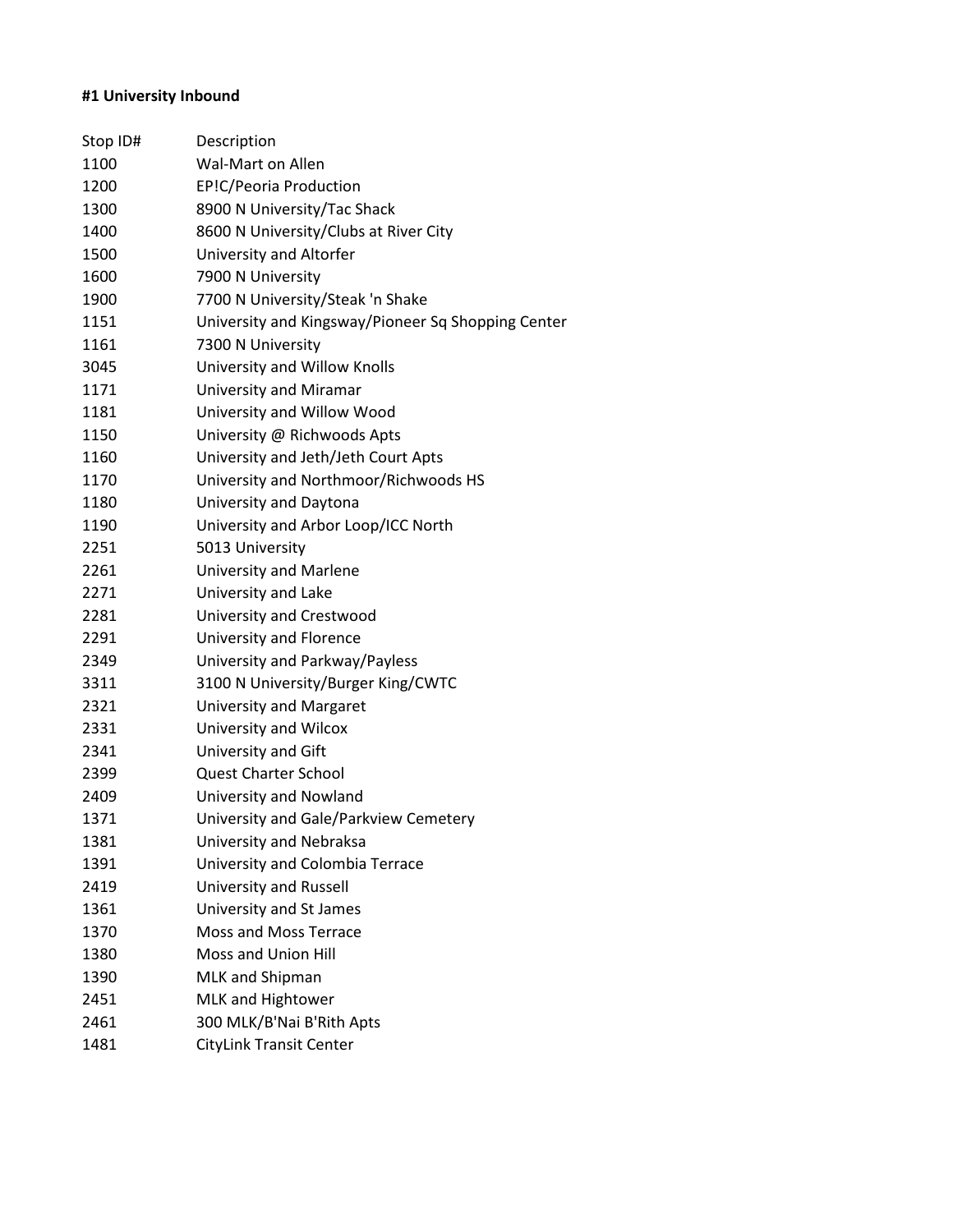# **#1 University Outbound**

| Stop ID# | Description                          |
|----------|--------------------------------------|
| 1481     | CityLink Transit Center              |
| 1491     | <b>OSF IPMR</b>                      |
| 2459     | <b>Hightower and King</b>            |
| 2511     | Shipman St                           |
| 2521     | <b>Moss and Garfield</b>             |
| 1480     | Moss and University                  |
| 1490     | University and St James              |
| 1551     | University and Main                  |
| 1561     | University and Colombia Terrace      |
| 1581     | <b>University and Armstrong</b>      |
| 1540     | University and Nebraska              |
| 1550     | University and Gale                  |
| 1560     | University and Nowland               |
| 1570     | University and McClure               |
| 1580     | University and Gift                  |
| 1590     | University and Wilcox                |
| 2651     | University and Maragrett             |
| 2661     | University and Forest Hill           |
| 1671     | University and Merle                 |
| 1681     | University and Florence              |
| 1691     | University and Crestwood             |
| 2701     | University and Lake                  |
| 2711     | University and Christine             |
| 1670     | University and Marelene              |
| 1680     | University & Glen @ McAlister's      |
| 1690     | 5000 North University                |
| 1751     | University & Shenandoah              |
| 1761     | University and ICC Entrance          |
| 1771     | 5700 N University                    |
| 1730     | University and Northmoor             |
| 1740     | <b>US Postal Office</b>              |
| 1750     | 6500 N University/Green Diamond Apts |
| 1760     | University and Jeth/Jeth Ct Apts     |
| 1770     | University & Richwoods Plaza         |
| 1790     | University and Miramar               |
| 1851     | University and Willow Knolls         |
| 1861     | University and Kingsway              |
| 1821     | University and Candletree            |
| 1830     | University and Pioneer Parkway       |
| 1860     | University and Altorfer              |
| 1870     | University and Luthy                 |
| 1880     | 8400 N University/Ameren             |
| 1901     | University @ G&D Integrated          |
| 1910     | EP!C/Peoria Production               |
| 1100     | Wal-Mart on Allen                    |
|          |                                      |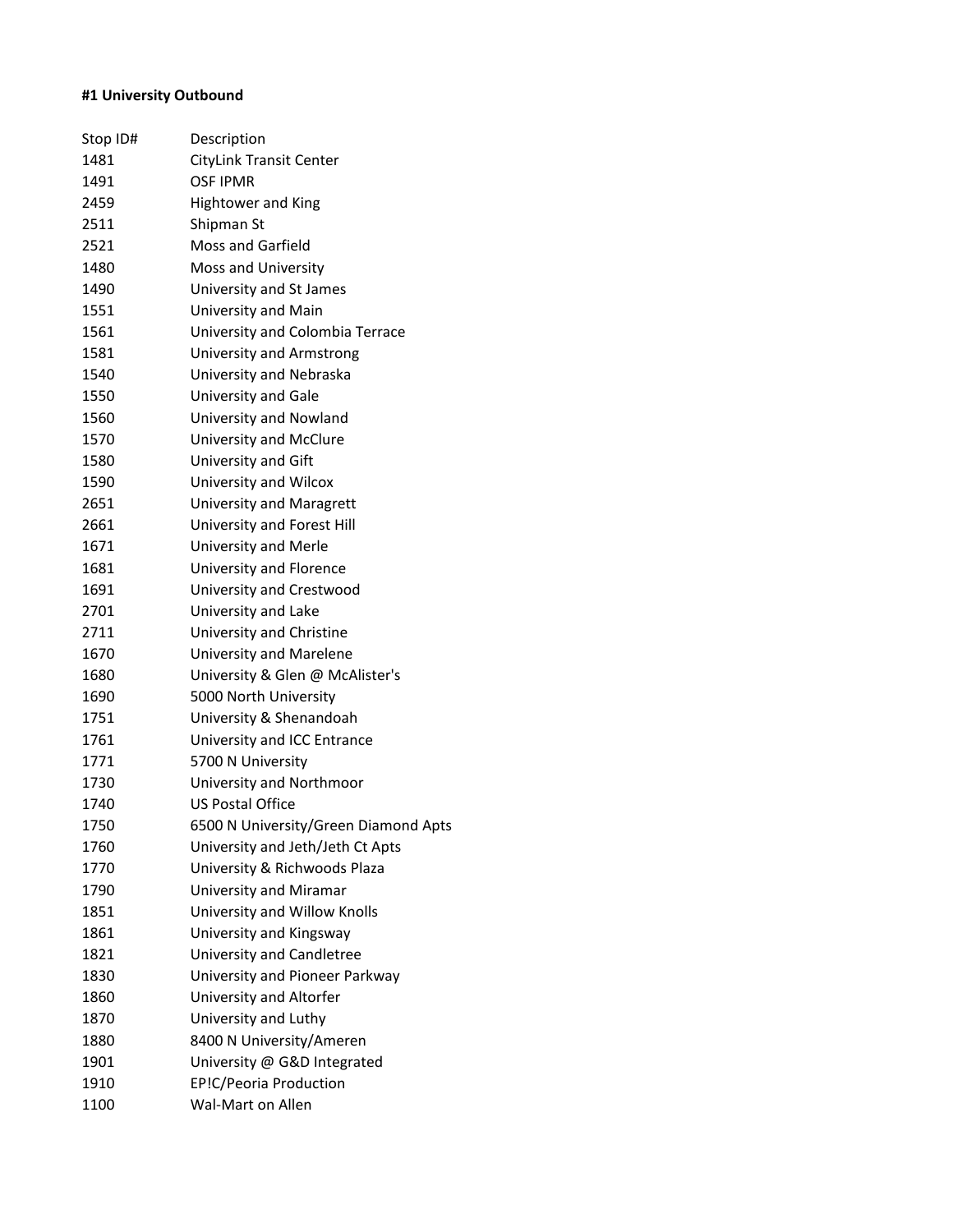# **#2 North Adams Inbound**

| Stop ID# | Description                          |
|----------|--------------------------------------|
| 2490     | <b>Forest Park Apartments</b>        |
| 2300     | 1735 East Gardner Lane               |
| 2500     | Galena Park Terrace Office           |
| 2700     | Galena Park Terrance & Galena Rd.    |
| 2900     | Galena and Riverview                 |
| 2110     | Galena and Lela/Hillside Apts        |
| 2100     | <b>Goodwill Commons</b>              |
| 2200     | Adams and Eureka/Hardee's            |
| 2400     | Adams and Sloan                      |
| 2600     | Adams and Fairholm                   |
| 2800     | <b>Adams and Alexander</b>           |
| 2101     | <b>Adams and Spitznalge/PCC</b>      |
| 2120     | <b>Adams and Woodlawn</b>            |
| 2130     | CityLink Administration              |
| 1236     | Jefferson and St Giles               |
| 1237     | Jefferson and Cornhill               |
| 1238     | Jefferson and Caroline               |
| 1239     | Jefferson and Spring                 |
| 1240     | Jefferson and Morton                 |
| 1241     | Jefferson and Morgan                 |
| 1242     | Jefferson and Green                  |
| 1243     | Jefferson and Bryan                  |
| 4360     | Water and Eaton/Riverplex            |
| 4365     | <b>Water and Hamilton</b>            |
| 5320     | Riverfront Museum/CAT Visitor Center |
| 5330     | <b>Washington and Harrison</b>       |
| 1481     | <b>CityLink Transit Center</b>       |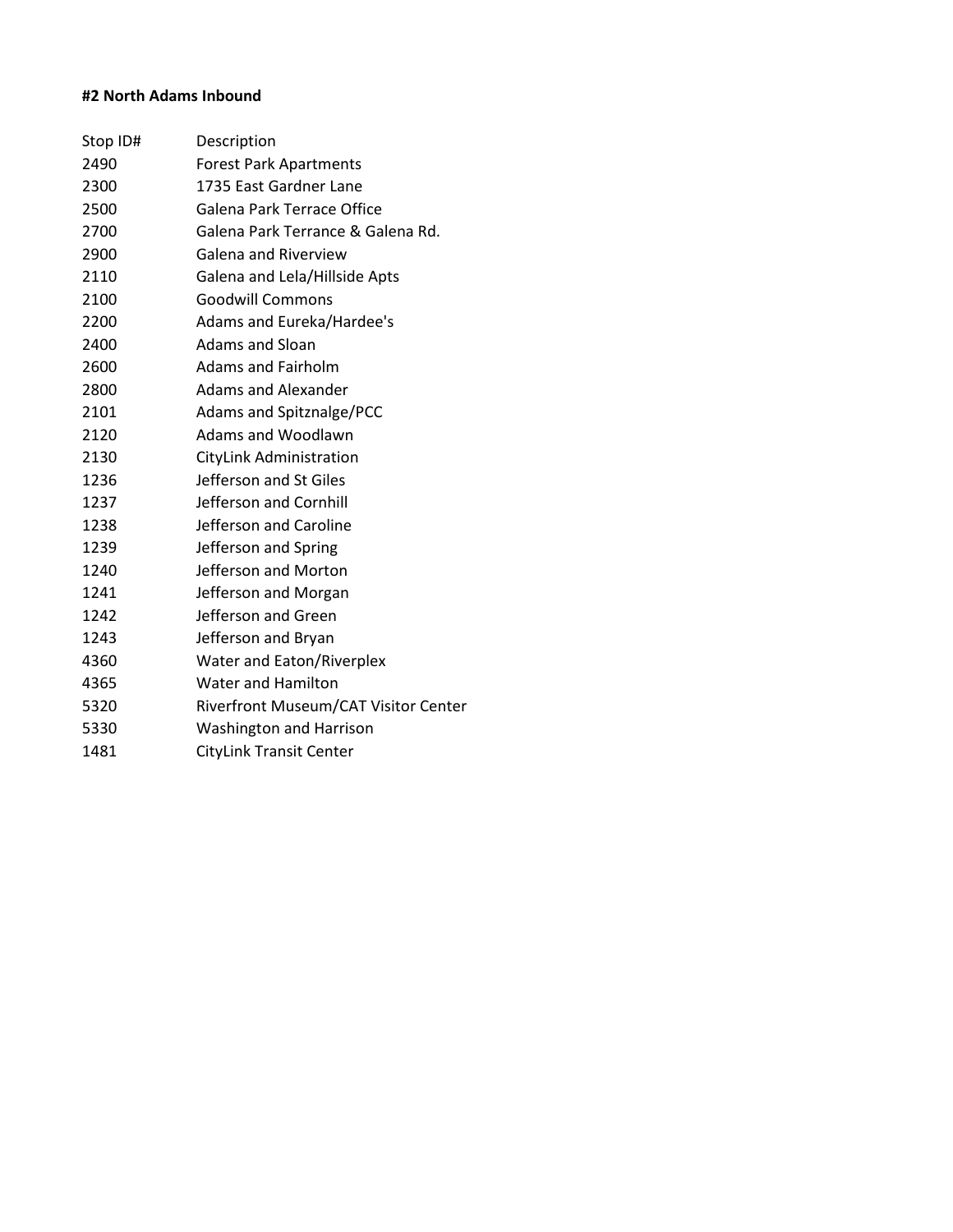# **#2 North Adams Outbound**

| Stop ID# | Description                         |
|----------|-------------------------------------|
| 1481     | <b>CityLink Transit Center</b>      |
| 1247     | <b>Adams and Fulton</b>             |
| 1249     | Adams and Hamilton                  |
| 4450     | Water and Eaton/Riverplex           |
| 1253     | Adams and Green                     |
| 1255     | Adams and Wayne                     |
| 1257     | <b>Adams and Evans</b>              |
| 1259     | <b>Adams and Spring</b>             |
| 1261     | <b>Adams and Caroline</b>           |
| 1263     | <b>Adams and Cornhill</b>           |
| 3043     | <b>Adams and Abington</b>           |
| 2450     | Adams and Woodlawn                  |
| 2250     | Adams and Alexander                 |
| 2270     | <b>Adams and Fairholm</b>           |
| 2290     | <b>Adams and Sloan</b>              |
| 2361     | <b>Adams and Eureka</b>             |
| 2330     | Galena and Lela/Hillside Apts       |
| 2350     | Galena @ Lakeview                   |
| 2370     | 5100 N Galena/IVY Club              |
| 2390     | <b>Galena and Linnett</b>           |
| 2410     | Galena @ PNP Press                  |
| 2430     | Galena and Skyline                  |
| 2440     | Lutheran Home                       |
| 2460     | Skyline & Galena                    |
| 2470     | Galena @ PNP Press                  |
| 2480     | <b>Heights Healthcare and Rehab</b> |
| 2490     | <b>Forest Park Apartments</b>       |
|          |                                     |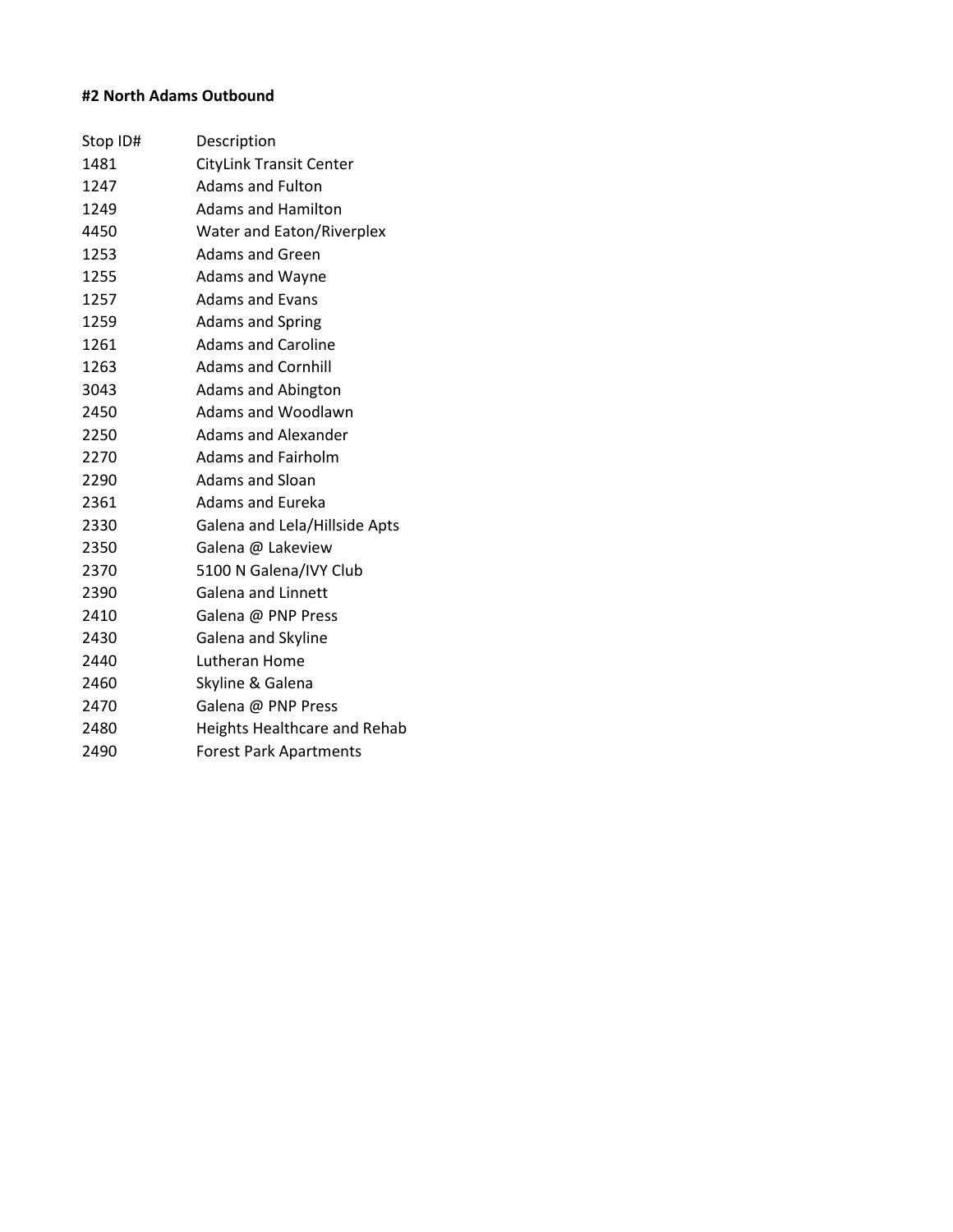#### **#3 North Peoria Inbound**

| Stop ID# | Description                                 |
|----------|---------------------------------------------|
| 1663     | Peoria Cancer Care                          |
| 1601     | Illinois Eye Center                         |
| 1602     | 4900 American Prairie                       |
| 1659     | Shoppes at Grand Prairie                    |
| 1603     | 7600 Grand Prairie                          |
| 1604     | <b>HGS Orange Prairie/Methodist College</b> |
| 1606     | Landens and Stalworth                       |
| 1607     | <b>Frostwood and War Memorial</b>           |
| 3004     | Partridge and Big Hollow                    |
| 1650     | Big Hollow and Pagewood Dr                  |
| 1646     | <b>Big Hollow and Briardale</b>             |
| 3008     | North Big Hollow Road / West Vinton Avenue  |
| 3002     | Unknown / West Charter Oak Road             |
| 1627     | <b>Brook Meadow Apts</b>                    |
| 1628     | Glen Hollow Shopping Center                 |
| 1629     | Rockwood and Farrelly                       |
| 3044     | <b>Eugenie and Sterling Avenue</b>          |
| 3100     | Portillios @ Sterling                       |
| 3200     | <b>Sterling and Westport</b>                |
| 3300     | <b>Gale and Reservoir</b>                   |
| 3400     | Gale and Leroy                              |
| 3500     | Gale and Richwoods                          |
| 3600     | 3200 Gale                                   |
| 3700     | <b>Gale and Forest Hill</b>                 |
| 3800     | Gale and Easton                             |
| 3900     | Gale and Institute/Parkview Estates         |
| 3101     | 2318 N Gale                                 |
| 1371     | University and Gale/Parkview Cemetery       |
| 1381     | University and Nebraksa                     |
| 1571     | Colombia Terrace and Underhill              |
| 3110     | Colombia Terrace and Machin                 |
| 3120     | Colombia Terrace and Bestor/Franklin School |
| 3130     | Colombia Terrace and Sheridan               |
| 3140     | Colombia Terrace and Flora                  |
| 3150     | Colombia Terrace and North                  |
| 3160     | <b>Hamilton and Roanoke</b>                 |
| 3170     | <b>Hamilton and Crescent</b>                |
| 3180     | Hamilton and Globe/Unity Point Methodist    |
| 3190     | Hamilton and Perry                          |
| 1025     | Hamilton and Monroe/US Courthouse           |
| 3201     | <b>Hamilton and Madison</b>                 |
| 1481     | <b>CityLink Transit Center</b>              |
|          |                                             |
| Stop ID# | Description                                 |
| 1659     | Shoppes at Grand Prairie                    |
| 1603     | 7600 Grand Prairie                          |
| 1658     | <b>VA Clinic</b>                            |
| 1604     | HGS Orange Prairie/Methodist College        |
| 1606     | Landens and Stalworth                       |
|          |                                             |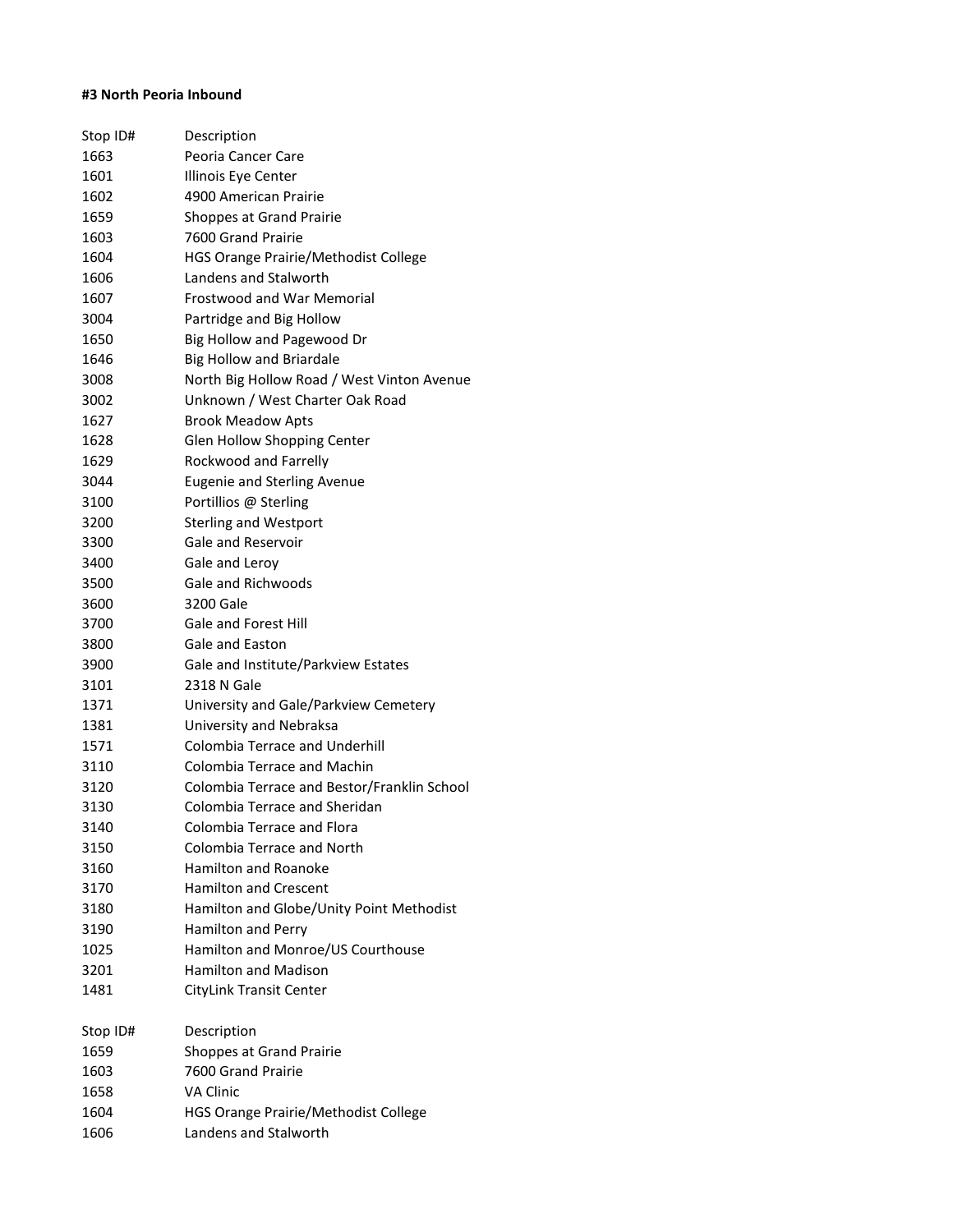#### **#3 North Peoria Outbound**

| Stop ID# | Description                                   |
|----------|-----------------------------------------------|
| 1481     | CityLink Transit Center                       |
| 3210     | Hamilton and Perry                            |
| 3220     | Hamilton and Globe/Unity Point Methodist      |
| 3230     | <b>Hamilton and Crescent Avenue</b>           |
| 3240     | Hamilton and Randolph                         |
| 3250     | <b>Hamilton and North</b>                     |
| 3260     | Colombia Terrace and Flora                    |
| 3270     | Colombia Terrace and Sheridan                 |
| 3280     | Colombia Terrace and Douglas                  |
| 3301     | Colombia Terrace and Machin                   |
| 3310     | Colombia Terrace and Underhill                |
| 1581     | University and Armstrong                      |
| 1540     | University and Nebraska                       |
| 3320     | Gale and Elmwood                              |
| 3330     | 2400 Block of N Gale                          |
| 3340     | Gale and Easton                               |
| 3350     | Gale and Hudson                               |
| 3360     | Gale and Richwoods                            |
| 3370     | Gale and Leroy                                |
| 3380     | Gale and Reservoir                            |
| 3390     | Sterling and Westport/Fellowship Bible Church |
| 3401     | 4400 N Sterling/Sears                         |
| 1631     | Rockwood and Farrelly                         |
| 1633     | Glen Hollow Shopping Center                   |
| 1634     | <b>Brook Meadow Apts</b>                      |
| 3001     | West Charter Oak Road / West Charter Oak Road |
| 3007     | North Big Hollow Road / West Hedge Hill Lane  |
| 3006     | North Big Hollow Road / Creighton Terrace     |
| 1614     | <b>Big Hollow and Briardale</b>               |
| 1615     | Big Hollow and Pagewood                       |
| 3005     | Partridge and Big Hollow                      |
| 3003     | Partridge and Frostwood                       |
| 1653     | Frostwood and War Memorial                    |
| 1654     | Landens and Stalworth                         |
| 1655     | Landens Way and Orange Prairie                |
| 1657     | HY-Vee Orange Prairie/Methodist College       |
| 9516     | Grand Prairie & American Prairie @ T Mobile   |
| 1659     | Shoppes at Grand Prairie                      |
| 1660     | 4900 American Prairie                         |
| 1661     | <b>OSF Center for Health</b>                  |
| 1663     | Peoria Cancer Care                            |
| Stop ID# | Description                                   |
| 1654     | Landens and Stalworth                         |
| 1655     | Landens Way and Orange Prairie                |
| 1657     | HY-Vee Orange Prairie/Methodist College       |
| 1658     | VA Clinic                                     |
| 9516     | Grand Prairie & American Prairie @ T Mobile   |
| 1659     | Shoppes at Grand Prairie                      |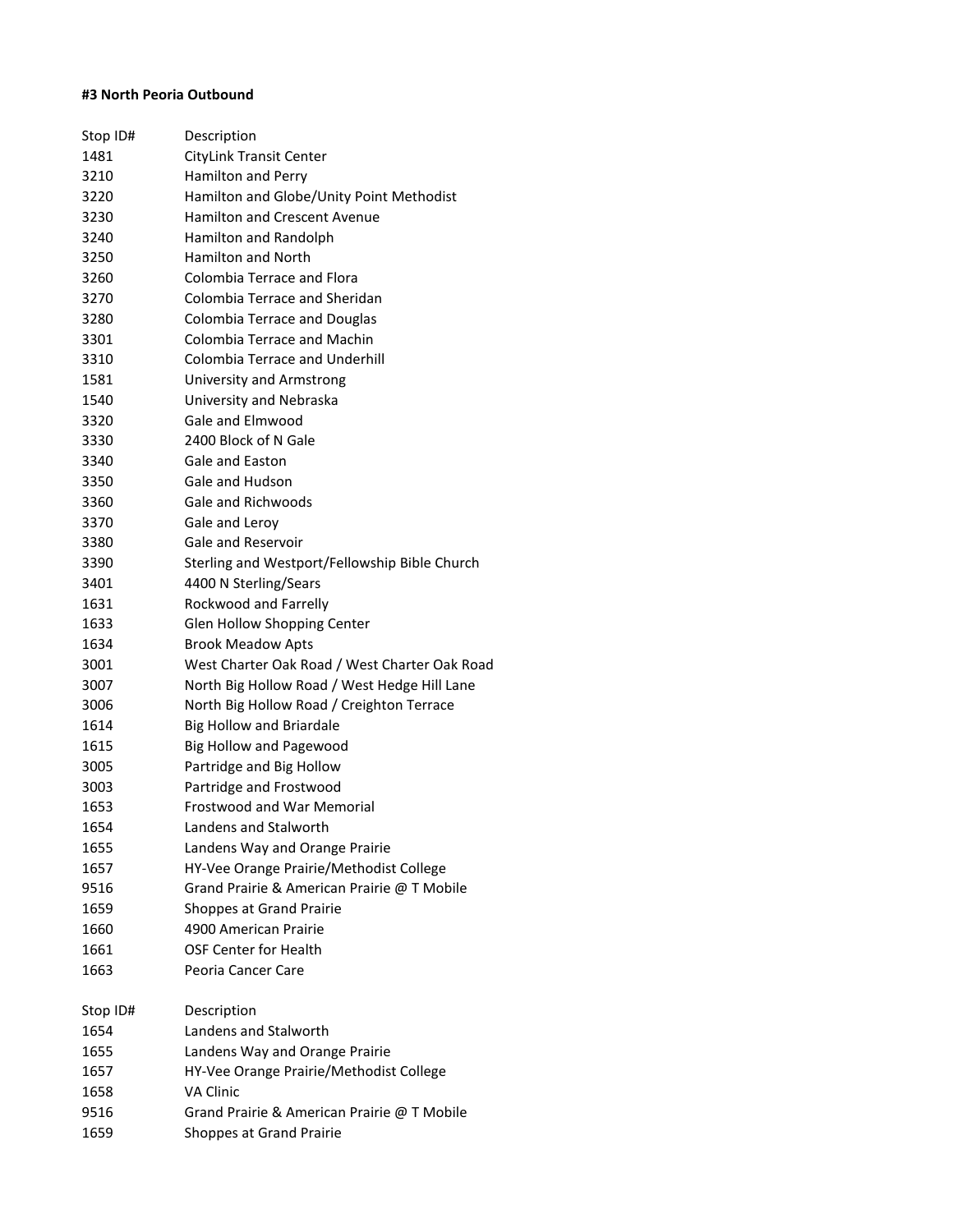#### **#4 Sheridan Inbound**

| Stop ID# | Description                              |
|----------|------------------------------------------|
| 4200     | Crossing Dr. and Knoxville               |
| 4300     | Knoxville Square/Lindbergh               |
| 4400     | Hale and Bird                            |
| 4500     | Hale and Inverness                       |
| 4600     | Hale and Detweiller                      |
| 4700     | Hale and Pioneer Pkwy                    |
| 4800     | Knoxville and Trailcreek                 |
| 4900     | Knoxville and Bethany                    |
| 4101     | Knoxville and Teton                      |
| 4110     | Giles and Sheridan                       |
| 4120     | <b>IPMR Return-to-Work Center</b>        |
| 4130     | Sheridan and Kellar                      |
| 4140     | Northmoor and Jayar                      |
| 4150     | Knoxville and Northmoor/Midwest College  |
| 4160     | Knoxville and Prospect                   |
| 4630     | <b>Hult Center</b>                       |
| 4640     | Proctor Hospital                         |
| 4081     | OSF - Proctor Hospital                   |
| 4201     | Knoxville and Northland                  |
| 1277     | <b>Glen and Knoxville</b>                |
| 1278     | <b>Glen and Endres</b>                   |
| 3009     | Sheridan and Stonegate                   |
| 6400     | Hy-Vee Sheridan                          |
| 6500     | Sheridan and Ridgemont                   |
| 6600     | Sheridan and Strafford                   |
| 6700     | Sheridan and Richwoods                   |
| 6800     | Sheridan and Forest Hill                 |
| 6900     | Sheridan and Maywood                     |
| 6101     | Sheridan and Wilcox                      |
| 6110     | Sheridan and Gift/Loucks                 |
| 6120     | Sheridan and McClure                     |
| 6130     | Sheridan and Nowland                     |
| 6140     | <b>Sheridan and Brons</b>                |
| 6150     | Sheridan and Meadows                     |
| 6160     | Sheridan and Nebraska/Plasma Center      |
| 6170     | Sheridan and Richmond                    |
| 6180     | Sheridan and Armstrong                   |
| 6190     | Sheridan and Colombia Terrace            |
| 3140     | Colombia Terrace and Flora               |
| 3150     | Colombia Terrace and North               |
| 3160     | <b>Hamilton and Roanoke</b>              |
| 3170     | <b>Hamilton and Crescent</b>             |
| 3180     | Hamilton and Globe/Unity Point Methodist |
| 3190     | Hamilton and Perry                       |
| 1025     | Hamilton and Monroe/US Courthouse        |
| 3201     | <b>Hamilton and Madison</b>              |
| 5320     | Riverfront Museum/CAT Visitor Center     |
| 5330     | Washington and Harrison                  |
| 1481     | CityLink Transit Center                  |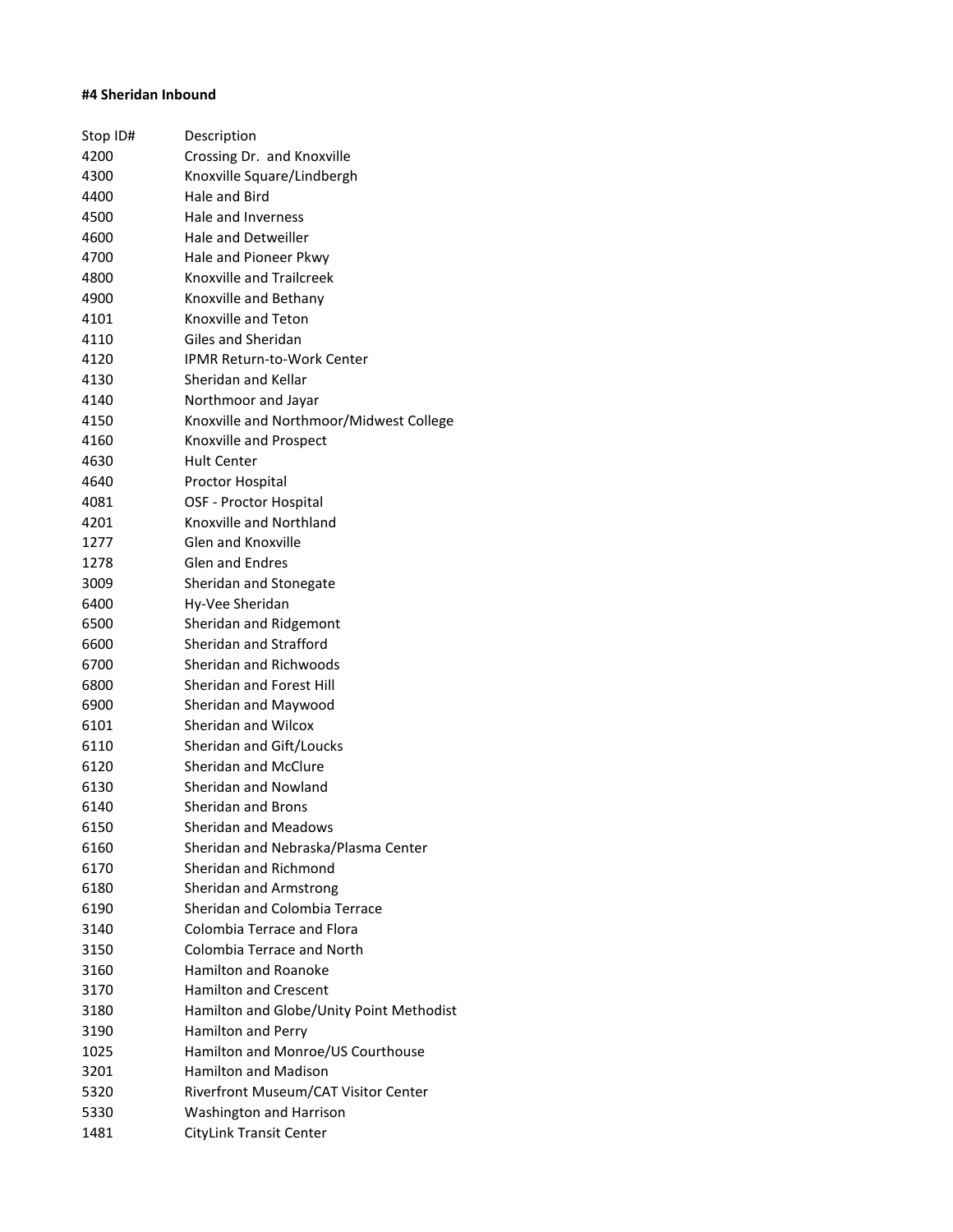#### **#4 Sheridan Outbound**

| Stop ID# | Description                                    |
|----------|------------------------------------------------|
| 1481     | <b>CityLink Transit Center</b>                 |
| 5350     | Riverfront Museum/CAT Visitor Center           |
| 1436     | Hamilton and Jefferson                         |
| 3210     | Hamilton and Perry                             |
| 3220     | Hamilton and Globe/Unity Point Methodist       |
| 3230     | <b>Hamilton and Crescent Avenue</b>            |
| 3240     | Hamilton and Randolph                          |
| 3250     | Hamilton and North                             |
| 3260     | Colombia Terrace and Flora                     |
| 3270     | Colombia Terrace and Sheridan                  |
| 6230     | Sheridan and Armstrong                         |
| 6240     | Sheridan and Richmond                          |
| 6250     | Sheridan and Nebraska/Plasma Center            |
| 6260     | Sheridan and Eleanor                           |
| 6270     | <b>Sheridan and Brons</b>                      |
| 6280     | Sheridan and Thrush                            |
| 6290     | Sheridan and McClure                           |
| 6301     | Sheridan and Gift/Loucks                       |
| 6310     | Sheridan and Wilcox                            |
| 6320     | Sheridan and Maywood                           |
| 6330     | Sheridan and Forest Hill                       |
| 6340     | Sheridan and Albany                            |
| 6350     | Sheridan and Florence                          |
| 6360     | Sheridan and Ridgemont Rd                      |
| 6370     | Lake and Sheridan                              |
| 3010     | Sheridan and Stonegate                         |
| 1211     | Glen and Edgebrook Walgreens                   |
| 1212     | Glen and Idlewood                              |
| 3026     | North Knoxville Avenue / West Northland Avenue |
| 4630     | <b>Hult Center</b>                             |
| 4640     | Proctor Hospital                               |
| 4081     | OSF - Proctor Hospital                         |
| 4650     | Knoxville and Elaine                           |
| 4660     | Junction City                                  |
| 4670     | Knoxville and Northmoor/Midwest College        |
| 4680     | Jayar and Northmoor                            |
| 4690     | Sheridan and Kellar                            |
| 4701     | <b>IPMR Return-to-Work Center</b>              |
| 4710     | Knoxville and Teton                            |
| 4720     | Knoxville and Bethany                          |
| 4730     | Knoxville and Trailcreek                       |
| 4740     | Social Security Office                         |
| 4750     | 7900 Block of Hale                             |
| 4760     | Hale and Detweiller                            |
| 4770     | Hale and Aberdeen                              |
| 4780     | Hale and Inverness                             |
| 4790     | Hale and Bird                                  |
| 4801     | Knoxville Square/Linbergh Drive                |
| 4200     | Crossing Dr. and Knoxville                     |
|          |                                                |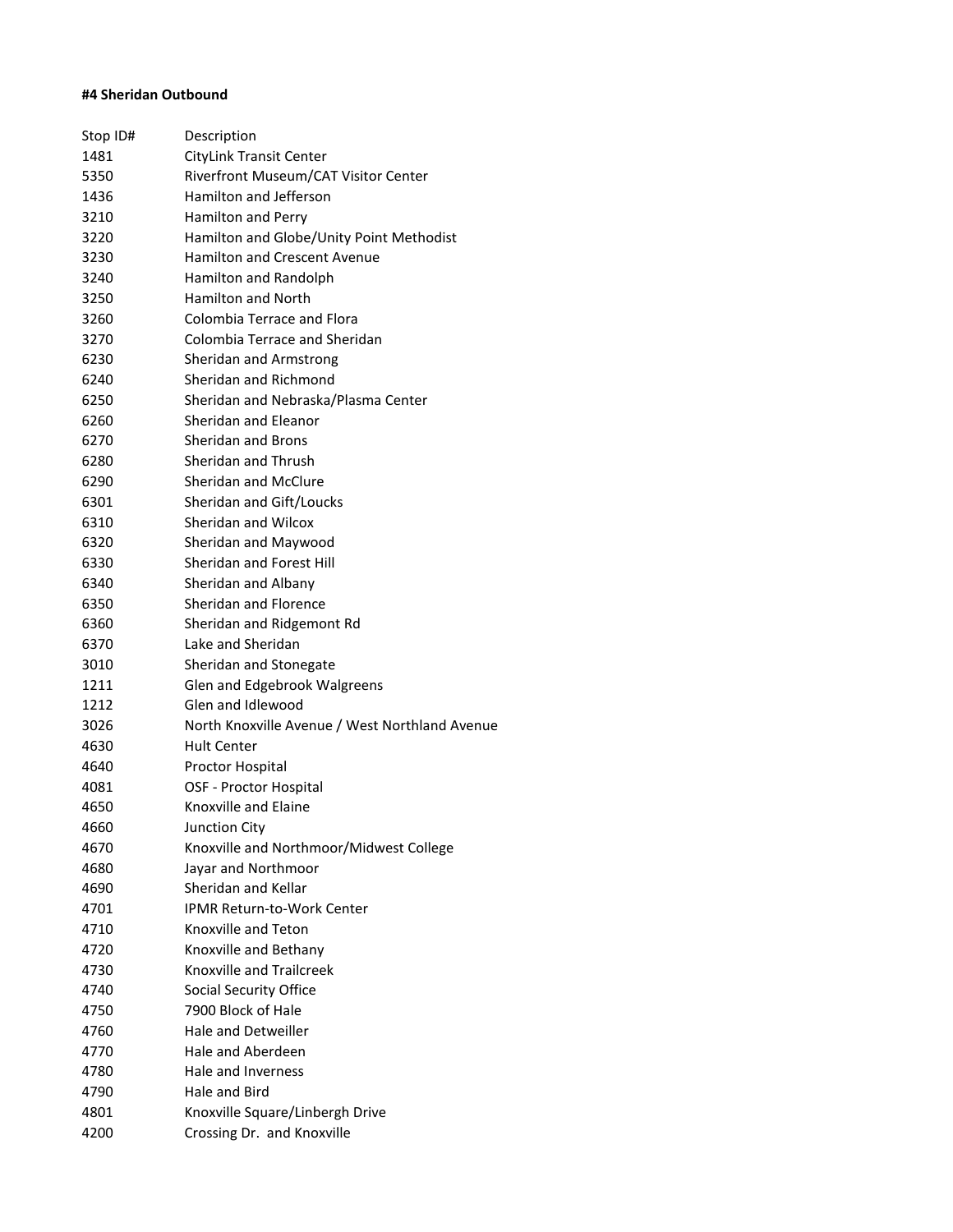# **#5 West Peoria Inbound**

| Stop ID# | Description                                        |
|----------|----------------------------------------------------|
| 1628     | Glen Hollow Shopping Center                        |
| 1629     | Rockwood and Farrelly                              |
| 3044     | <b>Eugenie and Sterling Avenue</b>                 |
| 3100     | Portillios @ Sterling                              |
| 3200     | <b>Sterling and Westport</b>                       |
| 5100     | <b>Sterling and Reservoir</b>                      |
| 5200     | <b>Sterling and Richwoods</b>                      |
| 5300     | Sterling and Forest Hill/Wardcliffe Plaza          |
| 5400     | <b>Sterling and Gilbert</b>                        |
| 5500     | <b>Sterling and Newman</b>                         |
| 5600     | <b>Sterling Middle School</b>                      |
| 5700     | Flint and Wellington                               |
| 5800     | Flint and Lehman                                   |
| 5900     | Nebraska and Pierson                               |
| 5101     | <b>Sterling and Magnolia</b>                       |
| 5110     | <b>Farmington and Pierson</b>                      |
| 5120     | Farmington and Southport/Jimmy's Place             |
| 5130     | 1000 Swords                                        |
| 5140     | Swords and Alice                                   |
| 5150     | Rohman and Swords/Lutheran Social Services         |
| 5160     | Calvin Coolidge School                             |
| 5170     | <b>Rohman and Sterling</b>                         |
| 5180     | Rohman and Waverly                                 |
| 5190     | <b>Rohman and Western</b>                          |
| 1111     | <b>Western and Callender</b>                       |
| 1112     | <b>Western and Moss</b>                            |
| 1512     | Lincoln and Blaine                                 |
| 1513     | Lincoln and Shelley                                |
| 1514     | Lincoln and Olive/Peoria Public Library Lincoln Br |
| 1515     | Lincoln and Jefferson                              |
| 1516     | Lincoln and Meyer                                  |
| 1326     | <b>Adams and Pecan</b>                             |
| 1327     | <b>Adams and Persimmon</b>                         |
| 1328     | Adams and Elm                                      |
| 7180     | <b>Adams and State</b>                             |
| 1481     | <b>CityLink Transit Center</b>                     |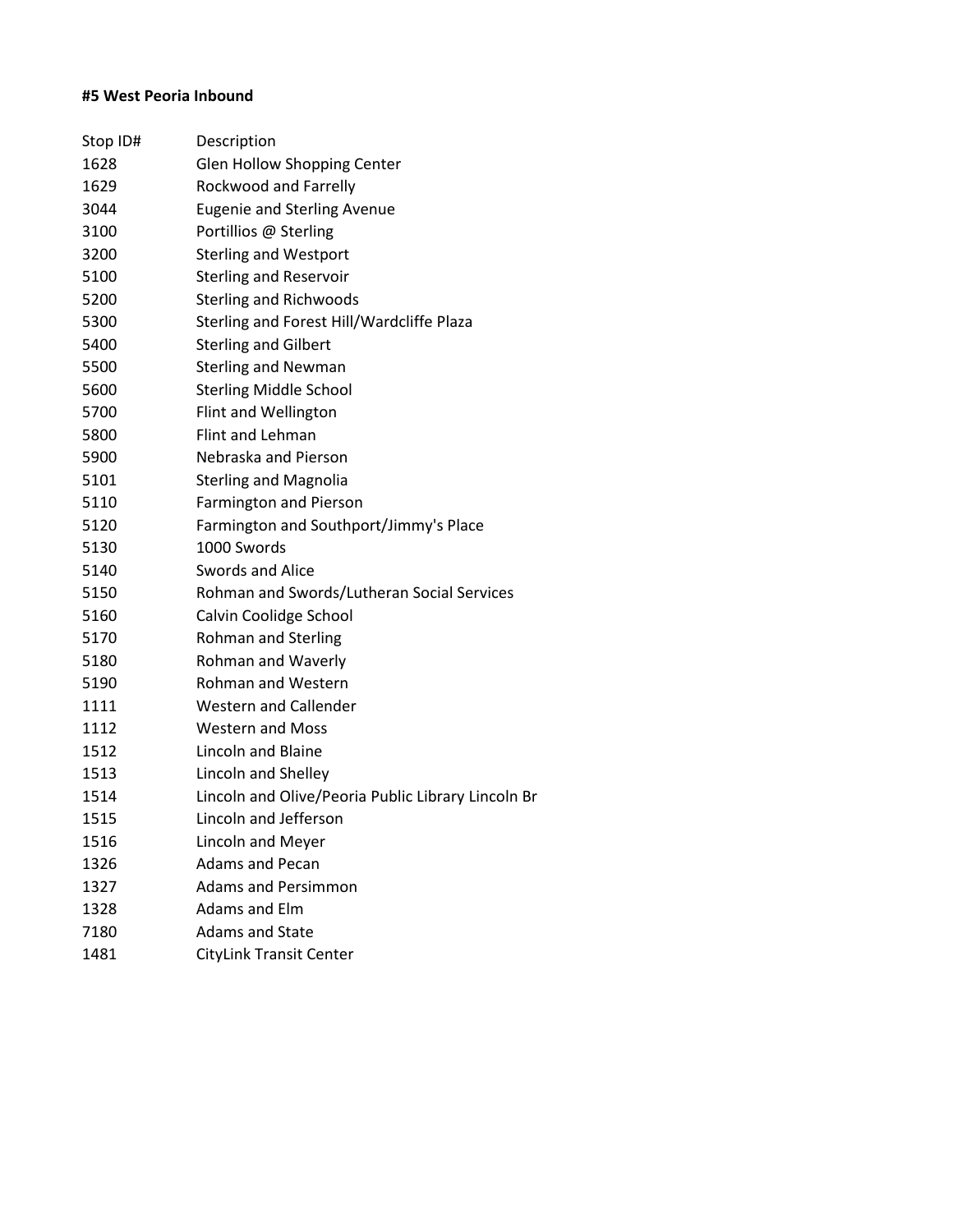# **#5 West Peoria Outbound**

| Stop ID# | Description                                      |
|----------|--------------------------------------------------|
| 1481     | <b>CityLink Transit Center</b>                   |
| 7230     | Jefferson and Hightower/Dozer Park               |
| 1329     | Jefferson and Elm/IL Dept of Employment Security |
| 1330     | Jefferson and Richard Pryor/Persimmon            |
| 1331     | Jefferson and River West                         |
| 1332     | Jefferson and MacArthrur                         |
| 1518     | <b>Howett and Linden</b>                         |
| 1519     | <b>Howett and Webster</b>                        |
| 1520     | <b>Howett and Louisa</b>                         |
| 1521     | Howett and Shelley/Common Place                  |
| 1522     | <b>Howett and Blaine</b>                         |
| 1137     | <b>Western and Moss</b>                          |
| 1138     | Western and Sherman                              |
| 1139     | <b>Western and Callender</b>                     |
| 1140     | Western and Rohman                               |
| 5501     | <b>Rohman and Western</b>                        |
| 5510     | Rohmann and Waverly                              |
| 5520     | <b>Rohman and Sterling</b>                       |
| 5530     | Calvin Coolidge School                           |
| 5540     | Rohman and Coolidge/Lutheran Social Services     |
| 5550     | Swords and Alice                                 |
| 5560     | 1000 Swords/BP                                   |
| 5570     | Farmington @ Racks on The Rocks                  |
| 5580     | <b>Farmington and Pierson</b>                    |
| 5590     | Sterling & Rohodra                               |
| 5601     | <b>Sterling and Kansas</b>                       |
| 5700     | Flint and Wellington                             |
| 5800     | <b>Flint and Lehman</b>                          |
| 5900     | Nebraska and Pierson                             |
| 5610     | <b>Sterling and Newman</b>                       |
| 5620     | <b>Sterling and Gilbert</b>                      |
| 5630     | <b>Sterling and Forest Hill</b>                  |
| 5640     | <b>Sterling and Hudson</b>                       |
| 5650     | <b>Sterling and Richwoods</b>                    |
| 5660     | <b>Sterilng and Gale</b>                         |
| 3390     | Sterling and Westport/Fellowship Bible Church    |
| 3401     | 4400 N Sterling/Sears                            |
| 1631     | Rockwood and Farrelly                            |
| 1633     | <b>Glen Hollow Shopping Center</b>               |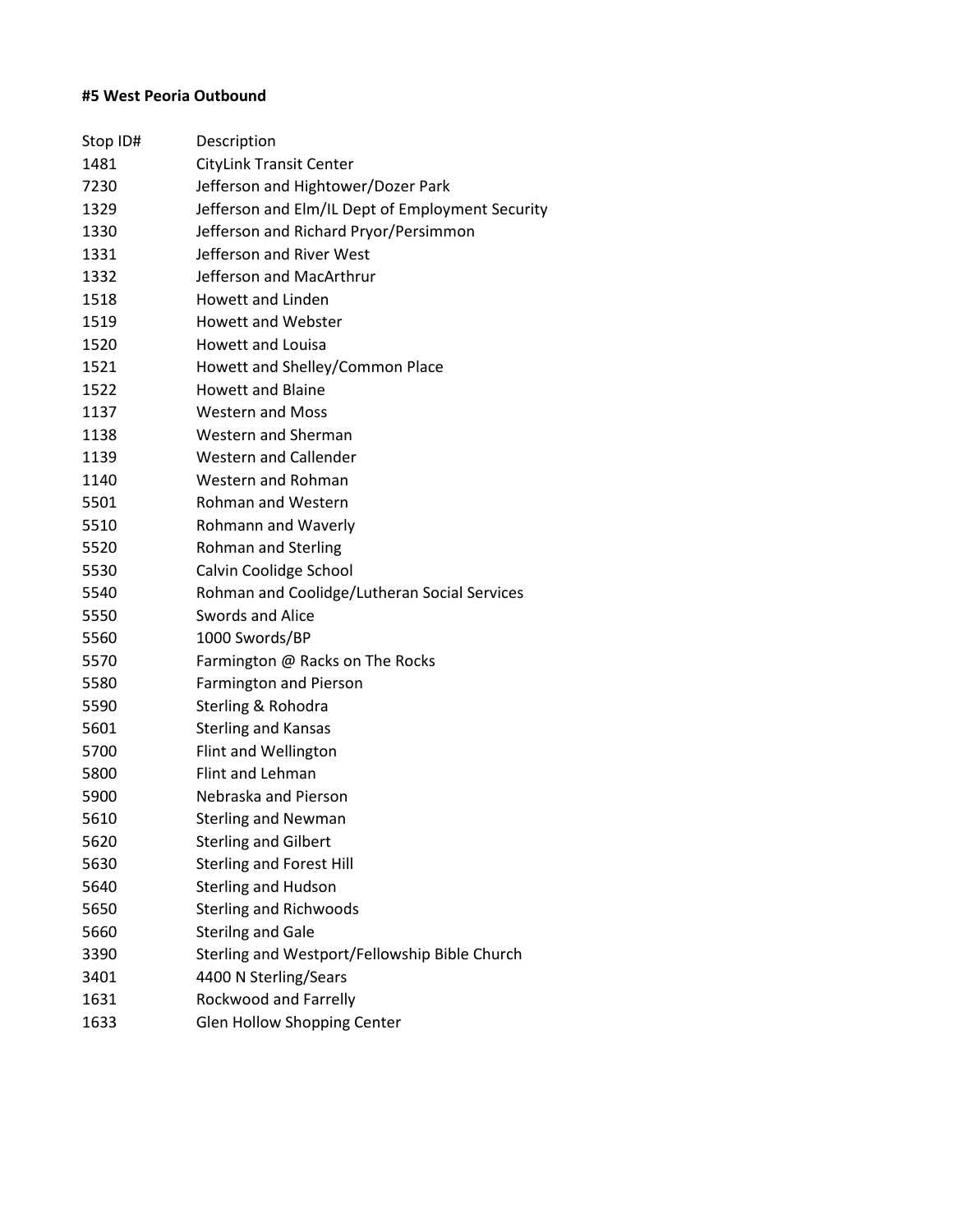# **#7 John Gwynn Inbound**

| Description                                            |
|--------------------------------------------------------|
| Kroger/Madison Park                                    |
| MLK and Ligonier                                       |
| Dr Martin Luther King Jr Drive / South Sterling Avenue |
| <b>Martin and Western</b>                              |
| <b>Blaine and Smith</b>                                |
| Smith and Warren                                       |
| Steubenville and Smith                                 |
| Steubenville and Hurlburt                              |
| Hurlburt and Charlton                                  |
| <b>Hurlburt and McArthur</b>                           |
| John Gwynn and MacArthur                               |
| John Gwynn and Richard Pryor                           |
| <b>Crittenton Center</b>                               |
| Gwynn and Hightower/Red Cross                          |
| <b>CityLink Transit Center</b>                         |
|                                                        |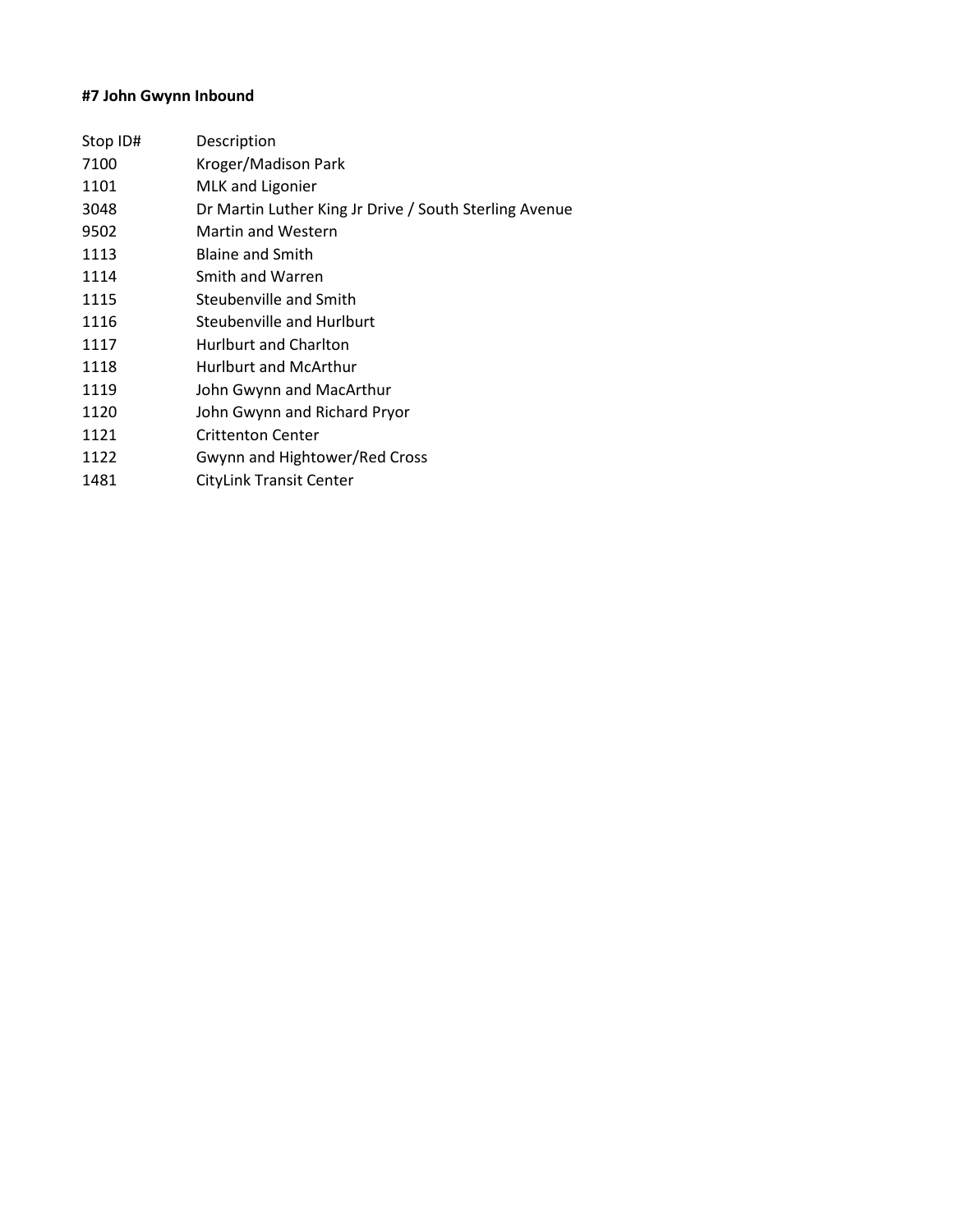# **#7 John Gwynn Outbound**

| Description                                            |
|--------------------------------------------------------|
| <b>CityLink Transit Center</b>                         |
| Gwynn and Kumpf                                        |
| Gwynn and Hightower/Red Cross                          |
| <b>Crittenton Center</b>                               |
| John Gwynn and Richard Pryor                           |
| John Gwynn and MacArthur                               |
| <b>Hurlburt and MacArthur</b>                          |
| <b>Hurlburt and Charlton</b>                           |
| Hurlburt and Steubenville                              |
| Steubenville and Johnson                               |
| <b>Martin and Steubenville</b>                         |
| <b>Martin and Dusable</b>                              |
| Martin and Warren                                      |
| <b>Martin and Blaine</b>                               |
| <b>Martin and Western</b>                              |
| Dr Martin Luther King Jr Drive / South Sterling Avenue |
| <b>MLK and Ligonier</b>                                |
| Kroger/Madison Park                                    |
|                                                        |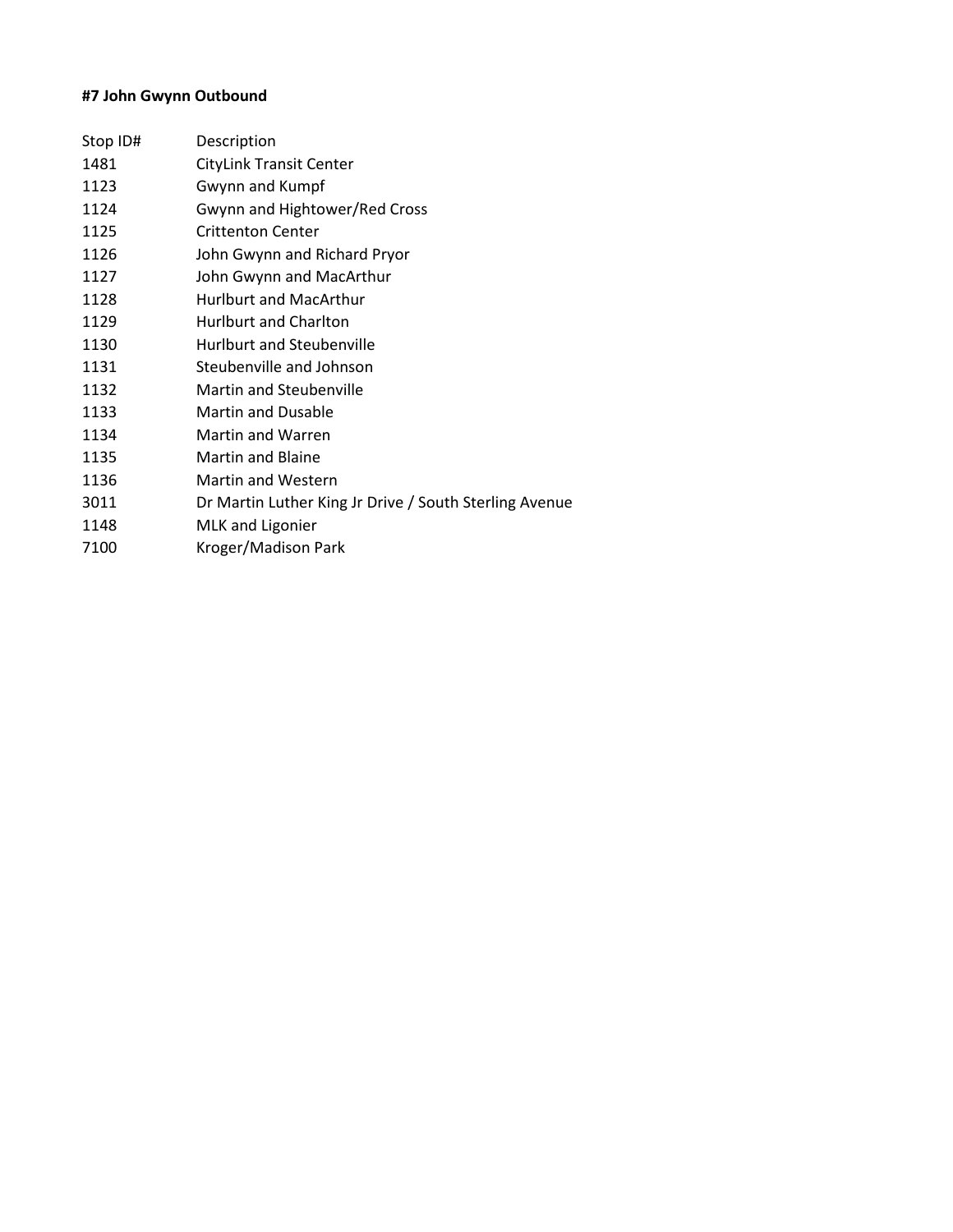# **#8 East Peoria Sunnyland Inbound**

| Stop ID# | Description                                     |
|----------|-------------------------------------------------|
| 8100     | Sunnyland Plaza                                 |
| 8200     | <b>Washington and Oakdale</b>                   |
| 8300     | Washington and Sherwood                         |
| 8400     | <b>Washington and Florida</b>                   |
| 8500     | Washington and Loren                            |
| 8600     | <b>Washington and Albert St</b>                 |
| 8700     | <b>Washington and Theodore</b>                  |
| 8800     | Washington and Stahl                            |
| 8900     | <b>Washington and Cherry</b>                    |
| 8101     | <b>Washington and Sunrise</b>                   |
| 8110     | Washington and William                          |
| 8120     | <b>Washington and Harmony</b>                   |
| 8130     | <b>Washington and Ember</b>                     |
| 8140     | <b>Washington and Edgehill</b>                  |
| 8150     | Washington and Illini/McDonald's                |
| 8160     | <b>Washington and Brookview</b>                 |
| 8170     | Washington and Arnold/State Farm                |
| 8180     | <b>Washington and Dolans</b>                    |
| 8190     | <b>Washington and Rosedale</b>                  |
| 8201     | <b>Washington and Pershing</b>                  |
| 8210     | <b>Washington and Arnold</b>                    |
| 8220     | <b>Washington and Taylor</b>                    |
| 8230     | Washington and Springfeild                      |
| 8240     | Washington and Floyd                            |
| 9130     | <b>Washington and Cole</b>                      |
| 8260     | 100 Washington                                  |
| 8270     | 200 W Washington                                |
| 8280     | East Peoria City Hall/Fondulac District Library |
| 8301     | Clocktower                                      |
| 8310     | <b>CAT AD</b>                                   |
| 1481     | <b>CityLink Transit Center</b>                  |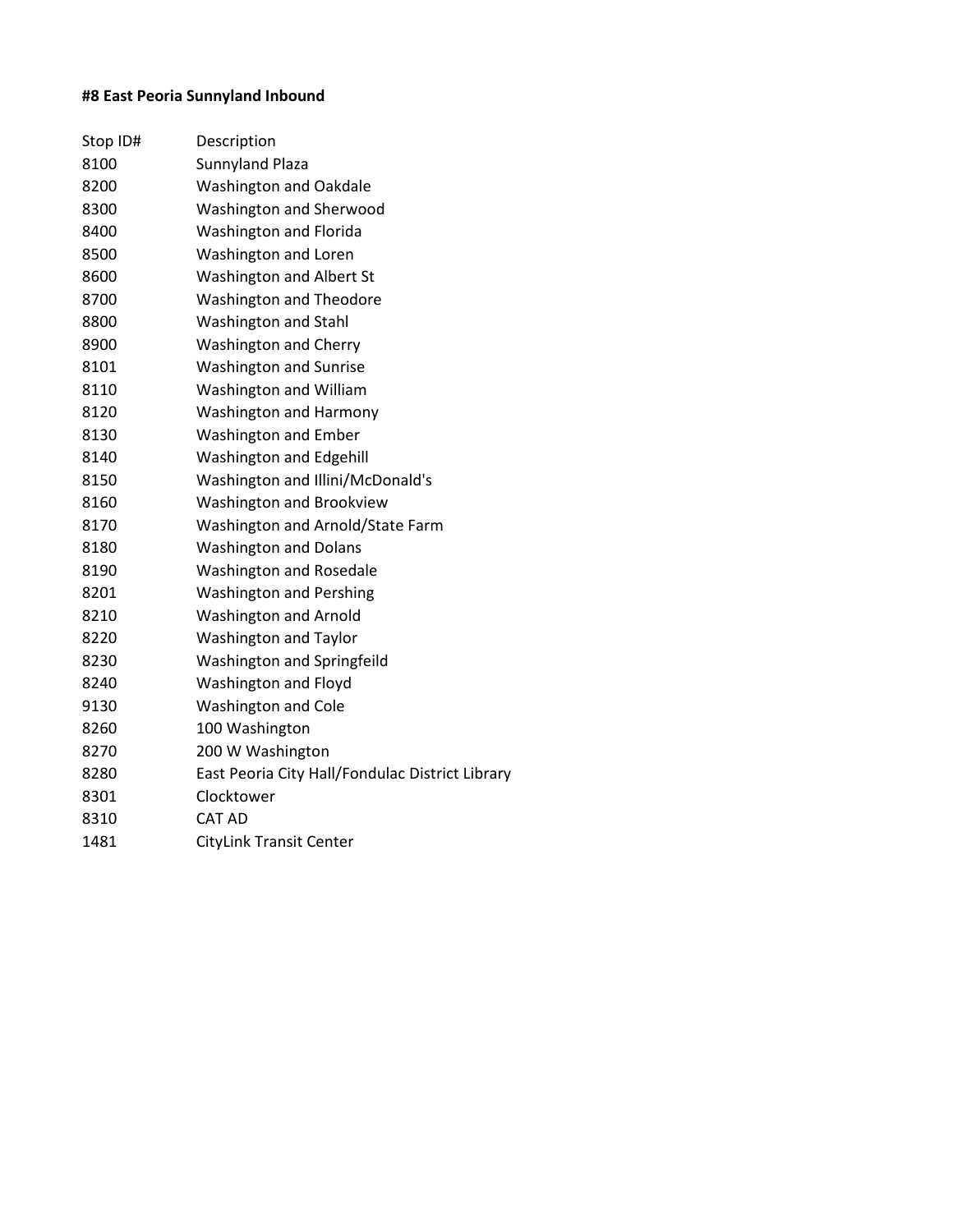# **#8 East Peoria Sunnyland Outbound**

| Stop ID# | Description                                     |
|----------|-------------------------------------------------|
| 1481     | <b>CityLink Transit Center</b>                  |
| 2308     | <b>CAT CV</b>                                   |
| 2309     | Washington and Holiday                          |
| 8350     | Holiday Inn                                     |
| 8360     | East Peoria City Hall/Fondulac District Library |
| 9170     | <b>Washington and Spinder</b>                   |
| 8380     | 100 Washington                                  |
| 9180     | <b>Washington and Mall</b>                      |
| 8410     | 200 Washington                                  |
| 8420     | 500 Washington                                  |
| 8430     | <b>Washington and Veterans</b>                  |
| 8440     | <b>Washington and Harding</b>                   |
| 8450     | <b>Washington and Caroline</b>                  |
| 8470     | <b>Washington and Dolans</b>                    |
| 8480     | <b>Washington and Arnold</b>                    |
| 8485     | <b>Washington and Carver</b>                    |
| 8490     | <b>Washington and Farmdale/CVS</b>              |
| 8501     | <b>Washington and Edgehill</b>                  |
| 8510     | <b>Washington and Ember</b>                     |
| 8520     | Washington and William                          |
| 8530     | <b>Washington and Sunrise</b>                   |
| 8540     | Washington and Stahl                            |
| 8560     | <b>Washington and Carlson</b>                   |
| 8570     | Washington and James                            |
| 8580     | <b>Washington and Mary</b>                      |
| 8590     | Washington and Lake                             |
| 8601     | <b>Washington and Briargate</b>                 |
| 8100     | Sunnyland Plaza                                 |
|          |                                                 |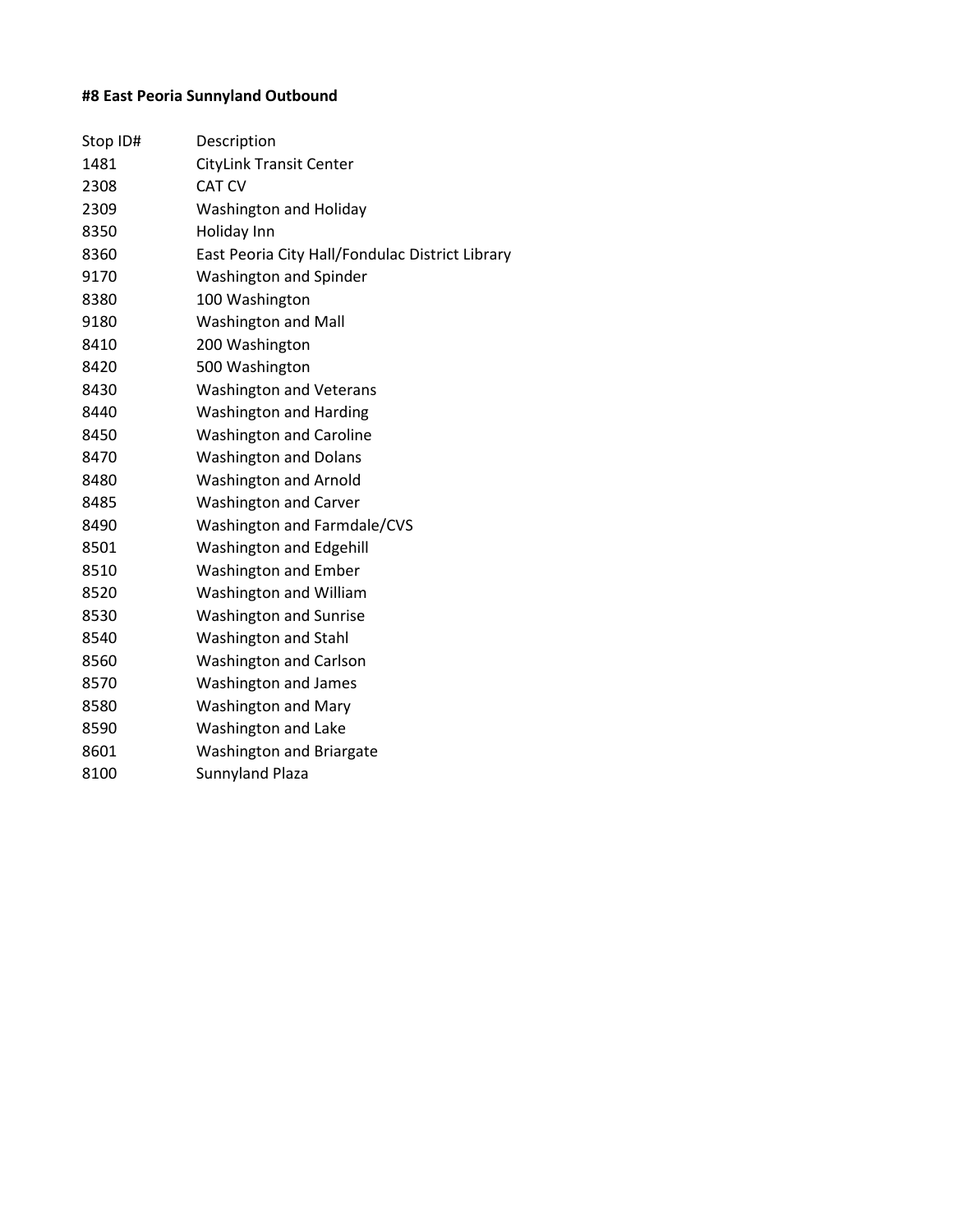# **#10 Forrest Hill Inbound**

| Stop ID# | Description                                       |
|----------|---------------------------------------------------|
| 1628     | Glen Hollow Shopping Center                       |
| 1629     | Rockwood and Farrelly                             |
| 3044     | <b>Eugenie and Sterling Avenue</b>                |
| 3100     | Portillos @ Sterling                              |
| 3200     | <b>Sterling and Westport</b>                      |
| 5100     | <b>Sterling and Reservoir</b>                     |
| 1001     | <b>Sterling Towers</b>                            |
| 1002     | Rochelle and Kiva                                 |
| 1003     | Richwoods Apts/CWTC                               |
| 1004     | <b>Richwood and Molleck</b>                       |
| 1005     | <b>Molleck and Dorchester</b>                     |
| 1006     | Molleck and Baskin Ridge                          |
| 1007     | Lexington Hills Apts                              |
| 1008     | <b>Forest Hill and Woodbine</b>                   |
| 1009     | <b>Forest Hill and Renwood</b>                    |
| 1010     | <b>Forest Hill and Gale</b>                       |
| 1011     | <b>Forest Hill and Easton</b>                     |
| 1012     | 3200 Dries/CWTC                                   |
| 1013     | Wal-Mart on University                            |
| 1014     | Parkway/Dunham's                                  |
| 3311     | 3100 N University/Burger King/CWTC                |
| 3025     | Sheridan and Forrest Hill Farside                 |
| 3023     | West Forrest Hill Avenue / North Knoxville Avenue |
| 4270     | Knoxville and Corrington                          |
| 4280     | <b>Knoxville and Gift</b>                         |
| 4290     | Knoxville and McClure                             |
| 4301     | Knoxville and Archer                              |
| 4305     | Knoxville and republic (Big Ray's)                |
| 4310     | Knoxville and Frye                                |
| 4320     | Knoxville and Nebraska                            |
| 4330     | Knoxville and Richmond                            |
| 4336     | Berkley at Jump Building                          |
| 4340     | <b>OSF Hospital</b>                               |
| 4350     | <b>ER Entrance</b>                                |
| 1435     | Fayette and Glendale/Methodist Hospital           |
| 1630     | Fayette & Perry                                   |
| 1244     | Jefferson and Hamilton                            |
| 1481     | <b>CityLink Transit Center</b>                    |
|          |                                                   |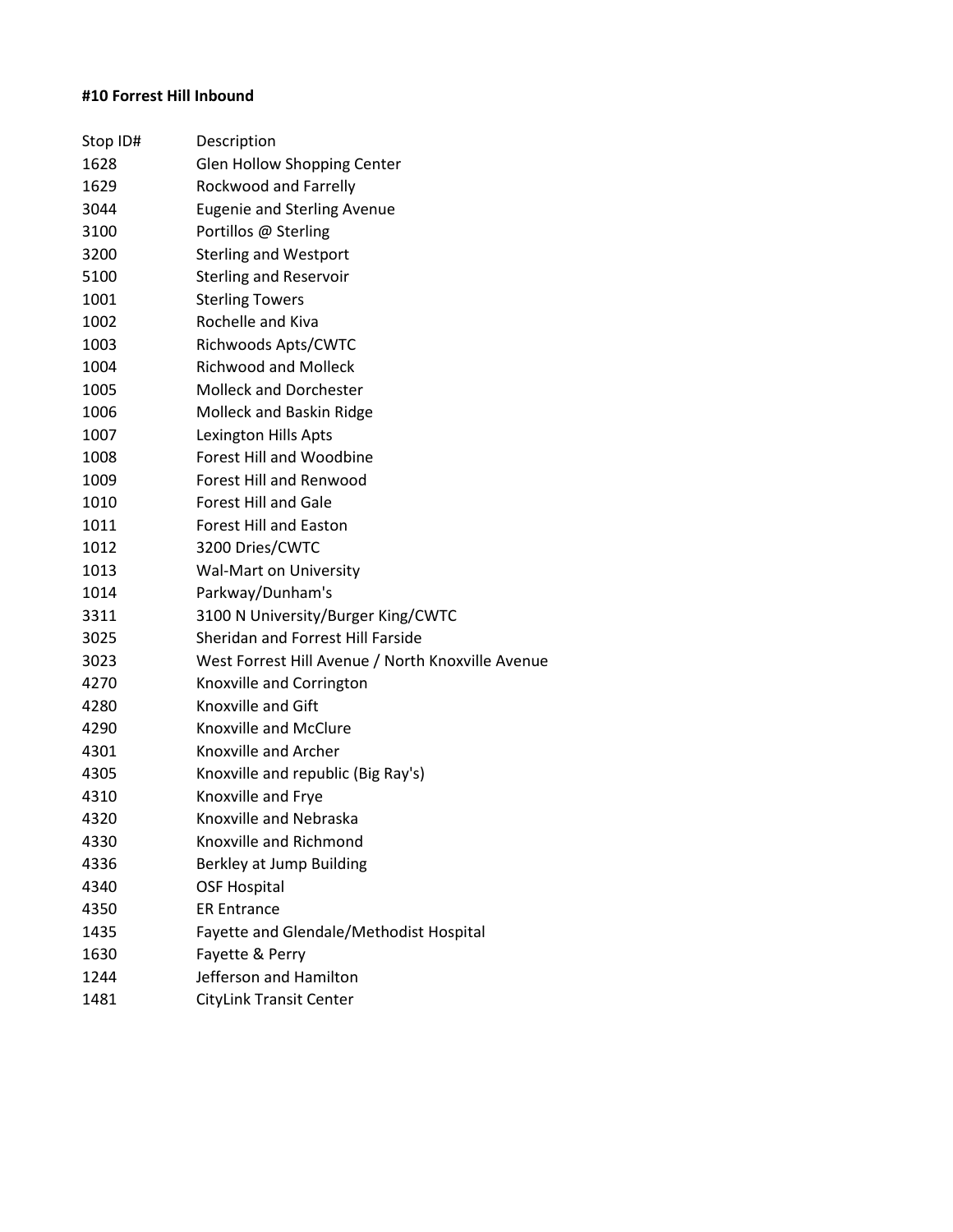# **#10 Forrest Hill Outbound**

| Stop ID# | Description                                     |
|----------|-------------------------------------------------|
| 1481     | <b>CityLink Transit Center</b>                  |
| 1247     | <b>Adams and Fulton</b>                         |
| 5360     | Main and Jefferson/Peoria County Courthouse     |
| 5370     | Main and Monroe                                 |
| 2260     | Monroe and Fayette                              |
| 1437     | Spalding and Perry                              |
| 1438     | Spalding and Glendale                           |
| 4460     | ER Entrance on Berkeley                         |
| 4470     | <b>OSF Children's Hospital</b>                  |
| 4480     | Knoxville and Illinois                          |
| 4490     | Knoxville and Nebraska                          |
| 4501     | Knoxville and Frye                              |
| 4510     | Knoxville and Arcadia                           |
| 4520     | Knoxville and McClure                           |
| 4530     | Knoxville and Gift/PPS Knoxville Center         |
| 4540     | Knoxville and Corrington                        |
| 3022     | West Forrest Hill Avenue / North Bigelow Street |
| 3024     | <b>Forrest Hill and Sheridan Farside</b>        |
| 2661     | University and Forest Hill                      |
| 1037     | Parkway/Payless                                 |
| 1038     | Wal-Mart on Parkway Drive                       |
| 1039     | 3200 Dries/Landmark                             |
| 1040     | <b>Woodrow Wilson Primary School</b>            |
| 1042     | Forest Hill @ Store                             |
| 1041     | <b>Forest Hill and El Vista</b>                 |
| 1043     | Forrest Hill and Victoria Ave.                  |
| 1044     | Sterling Bazaar/IL Secretary of State           |
| 1007     | Lexington Hills Apts                            |
| 1045     | Molleck & Woodhill                              |
| 1046     | <b>Molleck and Dorchester</b>                   |
| 1047     | <b>Molleck and Richwoods</b>                    |
| 1048     | Rochelle and Richwoods/Sharon Willows           |
| 1049     | Rochelle and Reservoir                          |
| 1050     | 2400 Reservoir/Proctor Place                    |
| 1051     | <b>Reservoir and Rockwood</b>                   |
| 3390     | Sterling and Westport/Fellowship Bible Church   |
| 3401     | 4400 N Sterling/Sears                           |
| 1631     | Rockwood and Farrelly                           |
| 1633     | <b>Glen Hollow Shopping Center</b>              |
| 1628     | <b>Glen Hollow Shopping Center</b>              |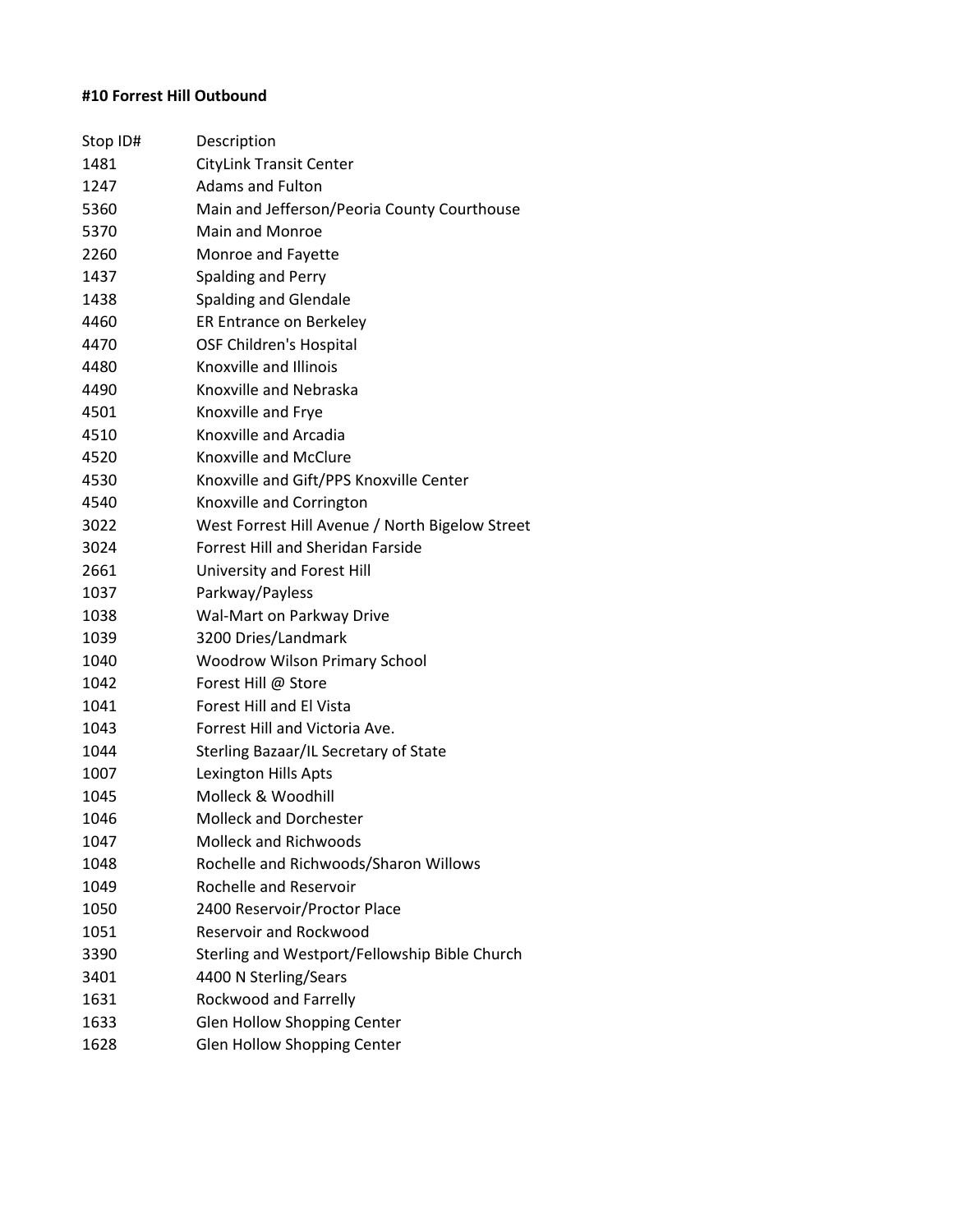# **#11 Western Inbound**

| Stop ID# | Description                                        |
|----------|----------------------------------------------------|
| 1312     | Oregon and Trewynn                                 |
| 1313     | Oregon and Meidroth                                |
| 1314     | Oregon and Krause                                  |
| 3014     | South Laramie Street / West Krause Avenue          |
| 1357     | Laramie and Grinnell                               |
| 1358     | Laramie and Fremont                                |
| 1359     | Laramie and Latrobe                                |
| 1362     | Laramie and Starr                                  |
| 7700     | Garden and Idaho                                   |
| 7900     | Garden and Fokers/Peoria Area Center for the Blind |
| 7101     | Garden and Ligonier                                |
| 7110     | Garden and Griswold                                |
| 7170     | Garden and Stanley                                 |
| 7190     | Garden and Westmoreland                            |
| 7201     | <b>Garden and Madison Park</b>                     |
| 3027     | South Western Avenue / West Garden Street          |
| 1102     | <b>Sterling and Vista View</b>                     |
| 1103     | <b>Sterling and Manor</b>                          |
| 1104     | <b>Sterling and Sherman</b>                        |
| 1137     | <b>Western and Moss</b>                            |
| 1138     | <b>Western and Sherman</b>                         |
| 1139     | <b>Western and Callender</b>                       |
| 1140     | Western and Rohman                                 |
| 5201     | <b>Western and Laura</b>                           |
| 5210     | Main and Cooper                                    |
| 5220     | <b>Bradley University</b>                          |
| 5230     | Main and Elmwood/Bradley University                |
| 5240     | Main and Bourland/Campustown                       |
| 5250     | Main and Garfield Ave                              |
| 5260     | Main and Sheridan                                  |
| 5270     | Main and Flora                                     |
| 5280     | <b>Methodist Wellness Center</b>                   |
| 5290     | Main and Kumpf/Methodist Family Practice           |
| 5301     | Monroe and Main                                    |
| 1481     | <b>CityLink Transit Center</b>                     |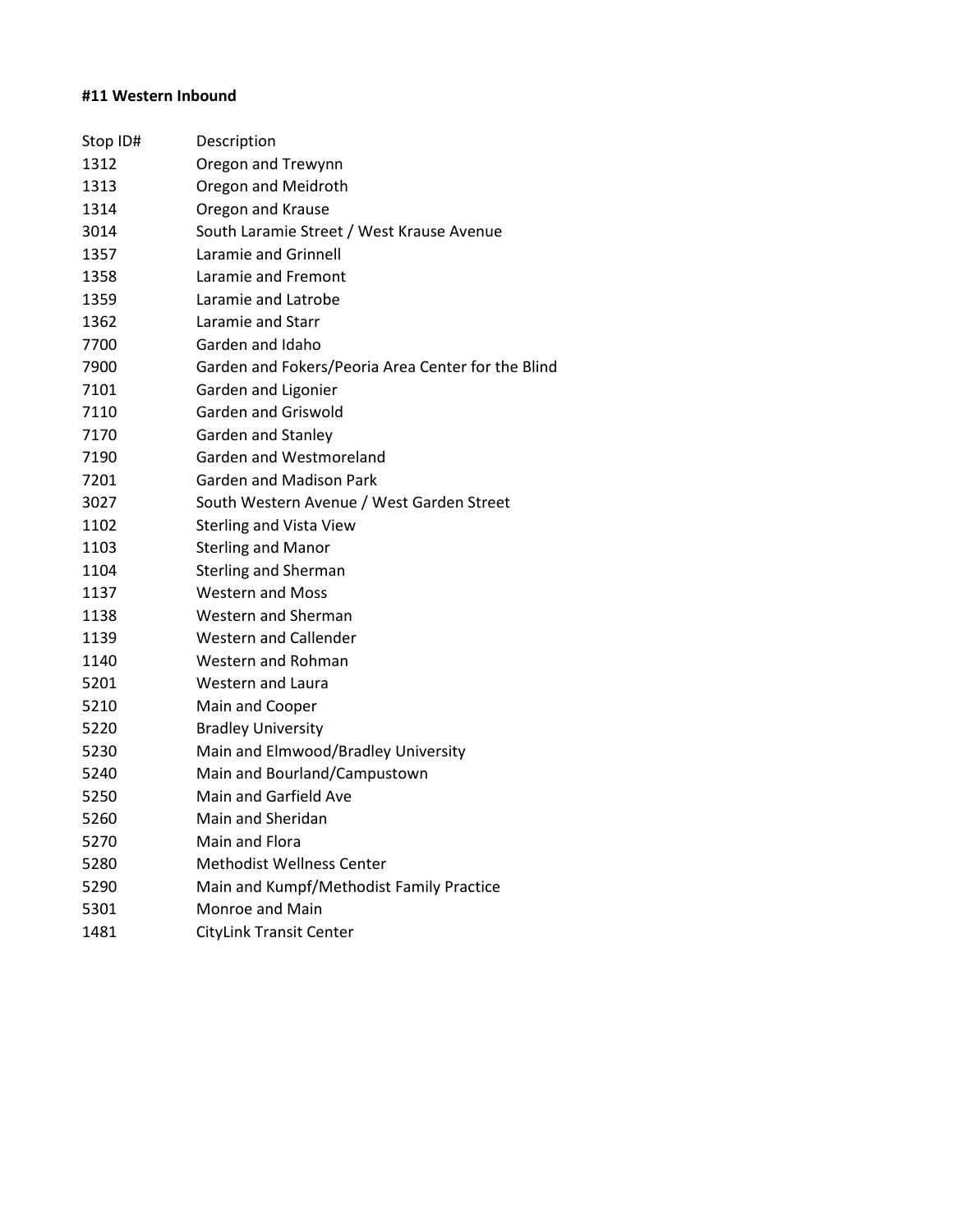# **#11 Western Outbound**

| Stop ID# | Description                                        |
|----------|----------------------------------------------------|
| 1481     | <b>CityLink Transit Center</b>                     |
| 1247     | <b>Adams and Fulton</b>                            |
| 5360     | Main and Jefferson/Peoria County Courthouse        |
| 5370     | <b>Main and Monroe</b>                             |
| 5380     | Main and Perry                                     |
| 5390     | Main and Glendale/Thirty-Thirty Coffee             |
| 5401     | <b>Glen Oak Towers</b>                             |
| 5410     | Main and Flora                                     |
| 5420     | Main and Douglas                                   |
| 5430     | <b>Main and Garfield</b>                           |
| 5440     | Main and Bourland/McDonalds                        |
| 5450     | Main and Elmwood                                   |
| 5460     | Main and Glenwood/Bradley University               |
| 5470     | Main and Parkside                                  |
| 5475     | Main St. and Heading Ave                           |
| 5480     | Western and Laura                                  |
| 5490     | Western and Bradley                                |
| 1111     | <b>Western and Callender</b>                       |
| 1112     | <b>Western and Moss</b>                            |
| 1145     | <b>Sterling and Kickapoo</b>                       |
| 1146     | <b>Sterling and Manor</b>                          |
| 1147     | <b>Sterling and Vista View</b>                     |
| 3028     | South Western Avenue / West Garden Street          |
| 7320     | <b>Garden and Madison Park</b>                     |
| 7340     | Garden and Westmoreland                            |
| 7350     | Garden and Stanley                                 |
| 7330     | Garden and Griswold                                |
| 7360     | Garden and Ligonier                                |
| 7370     | Garden and Fokers/Peoria Area Center for the Blind |
| 1301     | Laramie and Malone/SouthSide Mission               |
| 1302     | Laramie and Latrobe                                |
| 1303     | <b>Laramie and Freemont</b>                        |
| 1305     | Laramie and Grinnell                               |
| 1307     | Laramie and Krause                                 |
| 1308     | Laramie and Farrow                                 |
| 1309     | Laramie and Trewyn                                 |
| 1310     | Montana and Idaho                                  |
| 1312     | Oregon and Trewynn                                 |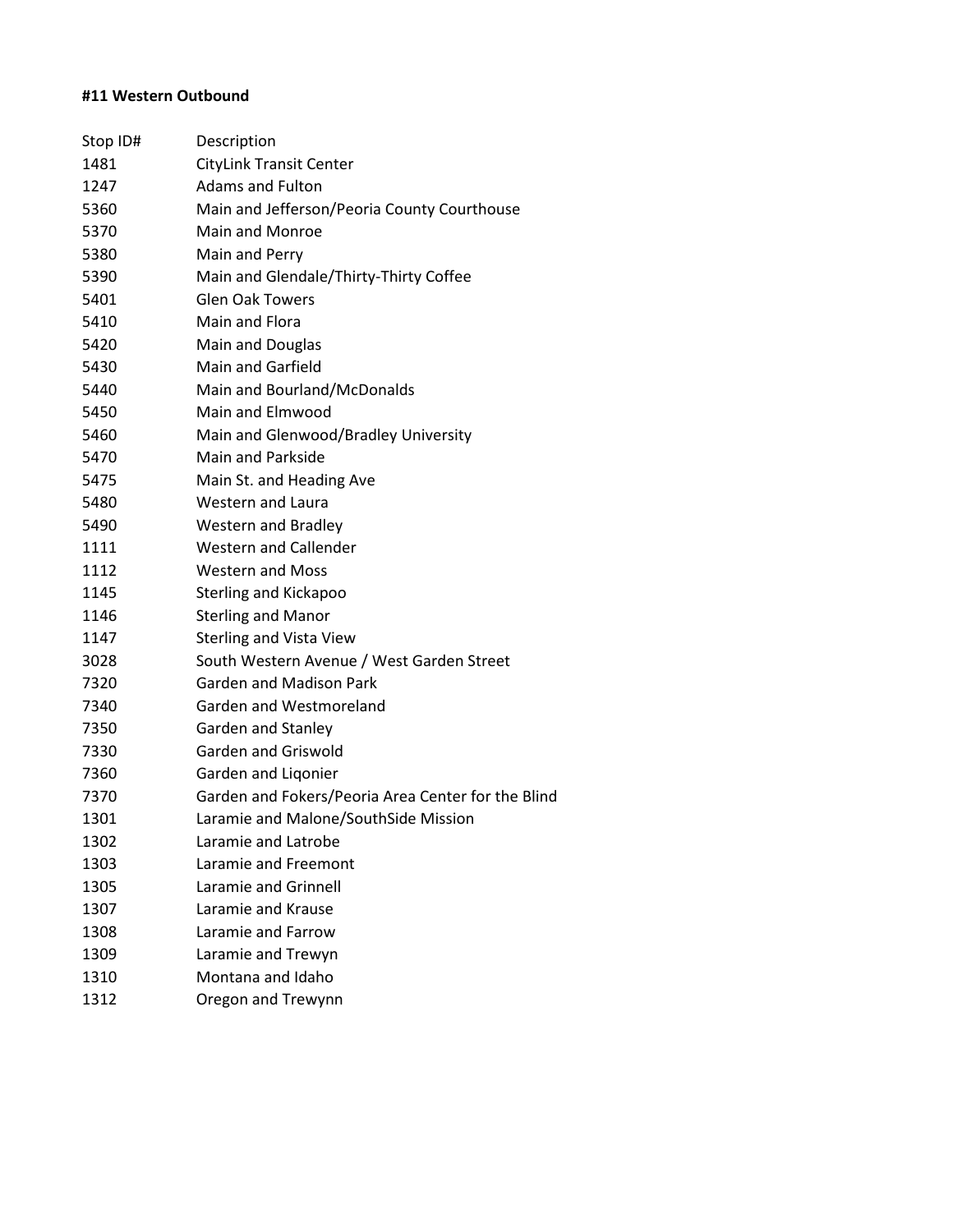### **#12 Heights Inbound**

| Stop ID# | Description                                        |
|----------|----------------------------------------------------|
| 1628     | Glen Hollow Shopping Center                        |
| 1629     | Rockwood and Farrelly                              |
| 3401     | 4400 N Sterling/Sears                              |
| 1201     | Sterling and Scenic/Walgreens                      |
| 1202     | Glen and Renwood                                   |
| 1203     | <b>Glen and Glen Court</b>                         |
| 1204     | Glen and Dawn/Concordia school                     |
| 1205     | Glen and Glen Park                                 |
| 1206     | <b>Glen Willows Apts</b>                           |
| 1207     | Glen and University                                |
| 1208     | Metro Centre/Schnucks                              |
| 1209     | <b>Glen and Fairview</b>                           |
| 1210     | Glen and Sheridan                                  |
| 1211     | Glen and Edgebrook Walgreens                       |
| 1212     | Glen and Idlewood                                  |
| 1213     | <b>Glen and Knoxville</b>                          |
| 1214     | <b>Glen and Knoxville</b>                          |
| 1215     | Glen and Longview/Peoria Heights Middle and High S |
| 1216     | Glen and Glen Flm                                  |
| 1217     | Glen and Bellevue/Peoria Heights Public Library    |
| 1218     | Glen and Clarendon                                 |
| 1219     | Glen and Prospect                                  |
| 1220     | <b>Prospect and Seiberling</b>                     |
| 1221     | <b>Prospect and Marietta</b>                       |
| 1222     | Prospect and Lake                                  |
| 1224     | Prospect and Hazard                                |
| 1223     | <b>Prospect and Divison</b>                        |
| 1225     | Prospect and London                                |
| 1226     | Prospect and Tripp                                 |
| 1227     | Prospect and Richwoods                             |
| 1228     | <b>Prospect and Elmhurst</b>                       |
| 1229     | Prospect and Maywood                               |
| 1230     | Prospect & Wilcox                                  |
| 1231     | Prospect and Gift                                  |
| 1232     | <b>Prospect and McClure</b>                        |
| 1233     | Prospect and Arcadia/Peoria Zoo/Glen Oak Park      |
| 1234     | Prospect and Frye                                  |
| 1235     | Abington and Monroe                                |
| 2150     | <b>Monroe and Cornhill</b>                         |
| 2160     | <b>Monroe and Caroline</b>                         |
| 2170     | Monroe and Spring                                  |
| 2180     | Monroe and Morton                                  |
| 2190     | Monroe and Morgan                                  |
| 2201     | Monroe and Wayne                                   |
| 2210     | Monroe and Green                                   |
| 2220     | Peoria Fire Dept Central Station                   |
| 2230     | Monroe and Hamilton                                |
| 1481     | CityLink Transit Center                            |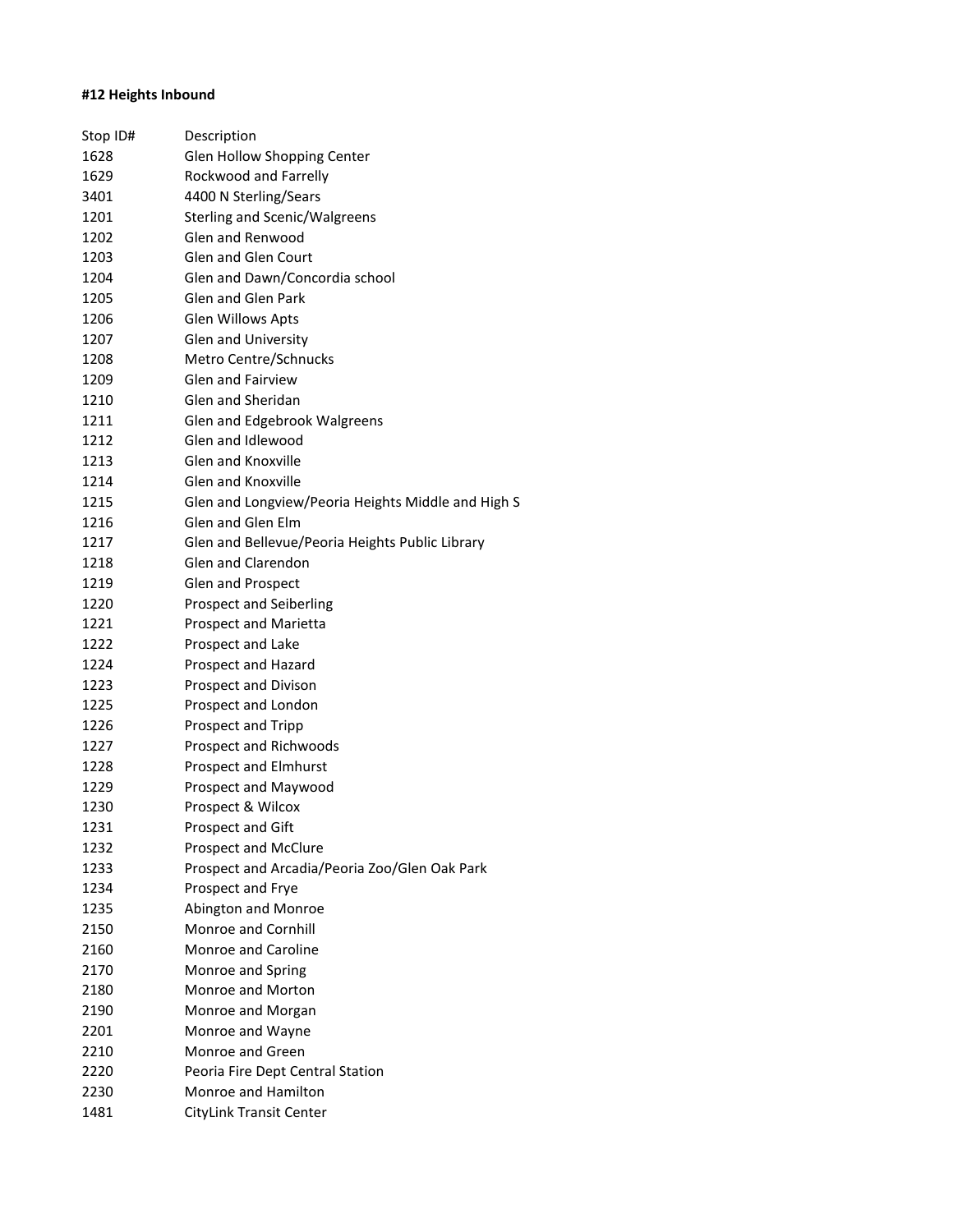### **#12 Heights Outbound**

| Stop ID# | Description                                        |
|----------|----------------------------------------------------|
| 1481     | <b>CityLink Transit Center</b>                     |
| 2260     | Monroe and Fayette                                 |
| 2280     | Monroe and Bryan                                   |
| 2351     | Monroe & Green                                     |
| 2320     | Monroe and Morgan                                  |
| 2340     | Monroe and Morton                                  |
| 2360     | Monroe and Spring                                  |
| 2380     | <b>Mornroe and Caroline</b>                        |
| 2401     | <b>Monroe and Cornhill</b>                         |
| 1246     | Abington and Monroe                                |
| 1248     | Abington and Prospect                              |
| 1250     | Prospect and Arcadia/Peoria Zoo/Glen Oak Park      |
| 1252     | <b>Prospect and Gift</b>                           |
| 1254     | Prospect and Wilcox                                |
| 1256     | Prospect and Maywood                               |
| 1258     | Prospect and Forest Hill                           |
| 1260     | Prospect and Richwoods                             |
| 1262     | Prospect and Wilson                                |
| 1264     | Prospect & Paris                                   |
| 1265     | <b>Prospect and Northcrest</b>                     |
| 1266     | Prospect and Harzard                               |
| 1267     | Prospect and Lake                                  |
| 1268     | Prospect and Marietta                              |
| 1269     | Prospect and Seiberling                            |
| 1270     | Glen and Park Pl                                   |
| 1271     | <b>Glen and Bellevue</b>                           |
| 1272     | Glen and Glen Elm                                  |
| 1274     | Glen and Longview/Peoria Heights Middle and High S |
| 1275     | <b>Glen and Roberts</b>                            |
| 1276     | <b>Glen and Knoxville</b>                          |
| 1277     | <b>Glen and Knoxville</b>                          |
| 1278     | <b>Glen and Endres</b>                             |
| 1279     | Glen and Sheridan                                  |
| 1280     | Glen & Everts                                      |
| 1281     | Glen and Isabell                                   |
| 1282     | Glen and Sherwood                                  |
| 1283     | Glen and University                                |
| 1284     | Glen and Melody                                    |
| 1285     | Glen and Glen Park                                 |
| 1286     | Glen and Dawn                                      |
| 1287     | Glen and Woodview                                  |
| 1288     | Glen and Ronald                                    |
| 1289     | Glen and Renwood                                   |
| 1290     | <b>Sterling and Eugenia</b>                        |
| 3100     | Portillios @ Sterling                              |
| 1631     | Rockwood and Farrelly                              |
| 1633     | Glen Hollow Shopping Center                        |
|          |                                                    |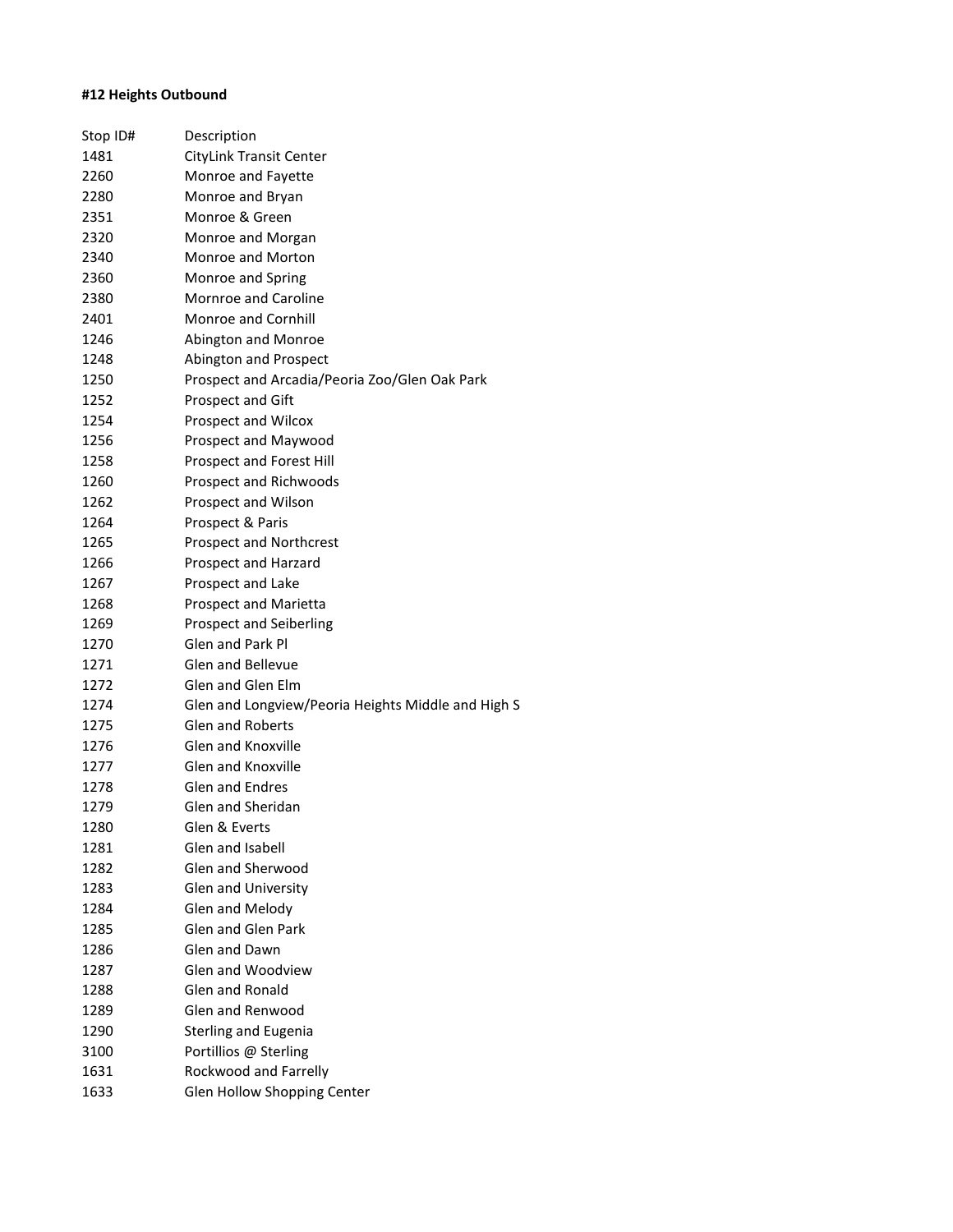# **#13 South Adams Inbound**

| Stop ID# | Description                          |
|----------|--------------------------------------|
| 7100     | Kroger/Madison Park                  |
| 7300     | Laramie Wiswall                      |
| 7500     | Laramie and Tonti                    |
| 1301     | Laramie and Malone/SouthSide Mission |
| 1302     | Laramie and Latrobe                  |
| 1303     | Laramie and Freemont                 |
| 1305     | Laramie and Grinnell                 |
| 1307     | Laramie and Krause                   |
| 1308     | Laramie and Farrow                   |
| 1309     | Laramie and Trewyn                   |
| 1310     | Montana and Idaho                    |
| 1311     | Montana and Oregon                   |
| 1312     | Oregon and Trewynn                   |
| 1313     | Oregon and Meidroth                  |
| 1314     | Oregon and Krause                    |
| 1315     | Metec                                |
| 1318     | Adams and Lydia                      |
| 1319     | <b>Adams and Western</b>             |
| 7210     | <b>Garden and Western</b>            |
| 7120     | <b>Garden and Matthew</b>            |
| 7130     | Garden and Jefferson                 |
| 7140     | Garden and Tyng                      |
| 1399     | <b>Adams and Olive</b>               |
| 1324     | Adams and Edmund                     |
| 1325     | Adams and Lincoln                    |
| 1326     | <b>Adams and Pecan</b>               |
| 1327     | <b>Adams and Persimmon</b>           |
| 1328     | Adams and Elm                        |
| 7180     | <b>Adams and State</b>               |
| 1481     | <b>CityLink Transit Center</b>       |
|          |                                      |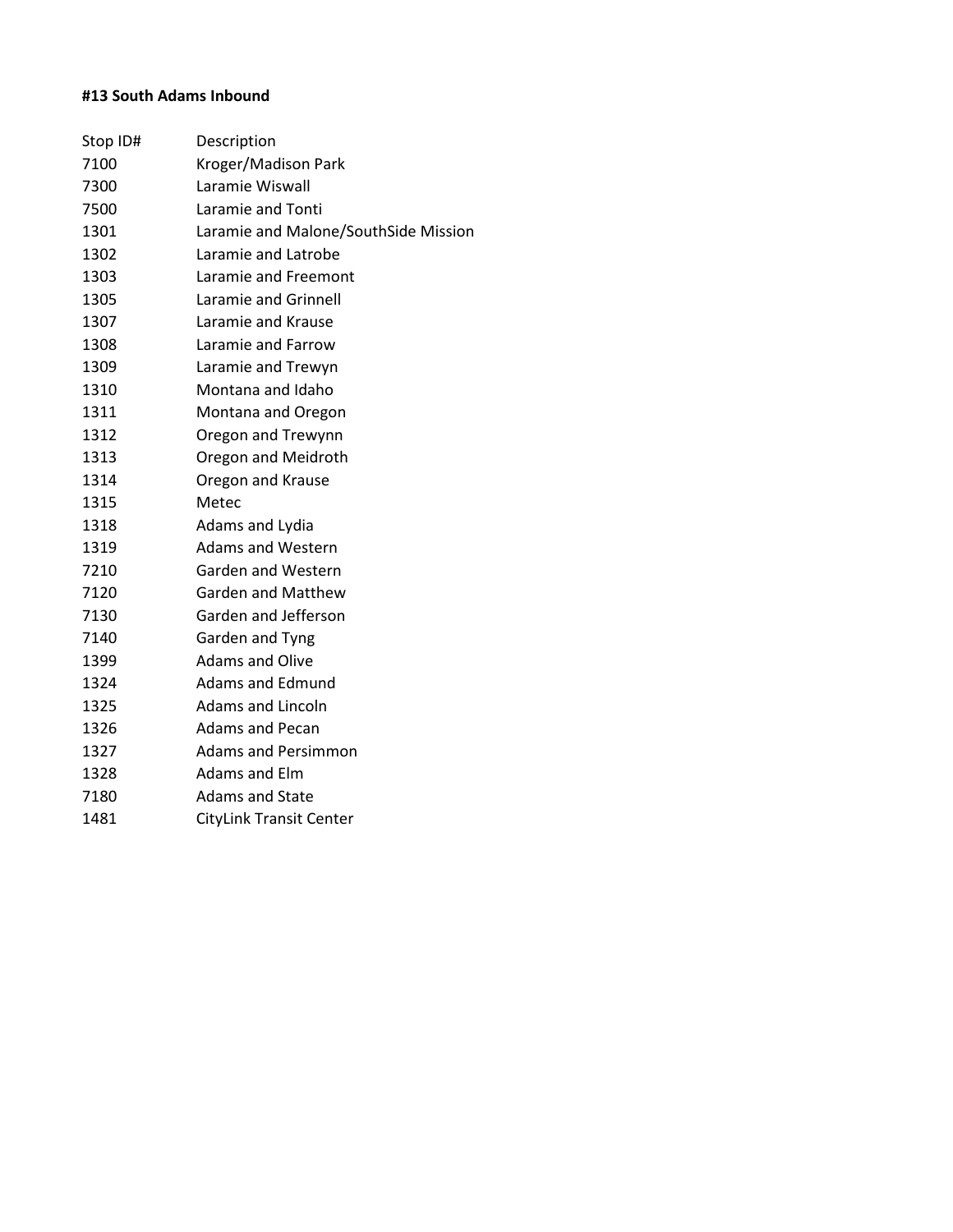### **#13 South Adams Outbound**

| Stop ID# | Description                                      |
|----------|--------------------------------------------------|
| 1481     | <b>CityLink Transit Center</b>                   |
| 7230     | Jefferson and Hightower/Dozer Park               |
| 1329     | Jefferson and Elm/IL Dept of Employment Security |
| 1330     | Jefferson and Richard Pryor/Persimmon            |
| 1331     | Jefferson and River West                         |
| 1332     | Jefferson and MacArthrur                         |
| 1333     | Jefferson and Linden                             |
| 1334     | Jefferson and George                             |
| 1335     | Jefferson and Olive                              |
| 1336     | Jefferson and Cass                               |
| 1337     | Jefferson and Brown                              |
| 7280     | Garden and Hickory                               |
| 7290     | <b>Garden and Matthew</b>                        |
| 7301     | Garden and Greenlawn                             |
| 1342     | <b>Adams and Easton</b>                          |
| 1343     | Adams and Lydia                                  |
| 1344     | <b>Adams and Krause</b>                          |
| 1345     | <b>Adams and Stanley</b>                         |
| 1346     | <b>Griswold and Montana</b>                      |
| 1312     | Oregon and Trewynn                               |
| 1313     | Oregon and Meidroth                              |
| 3014     | South Laramie Street / West Krause Avenue        |
| 1357     | Laramie and Grinnell                             |
| 1358     | Laramie and Fremont                              |
| 1359     | Laramie and Latrobe                              |
| 1362     | Laramie and Starr                                |
| 7390     | Laramie and Antoinette                           |
| 7401     | Laramie and Ann                                  |
| 7100     | Kroger/Madison Park                              |
|          |                                                  |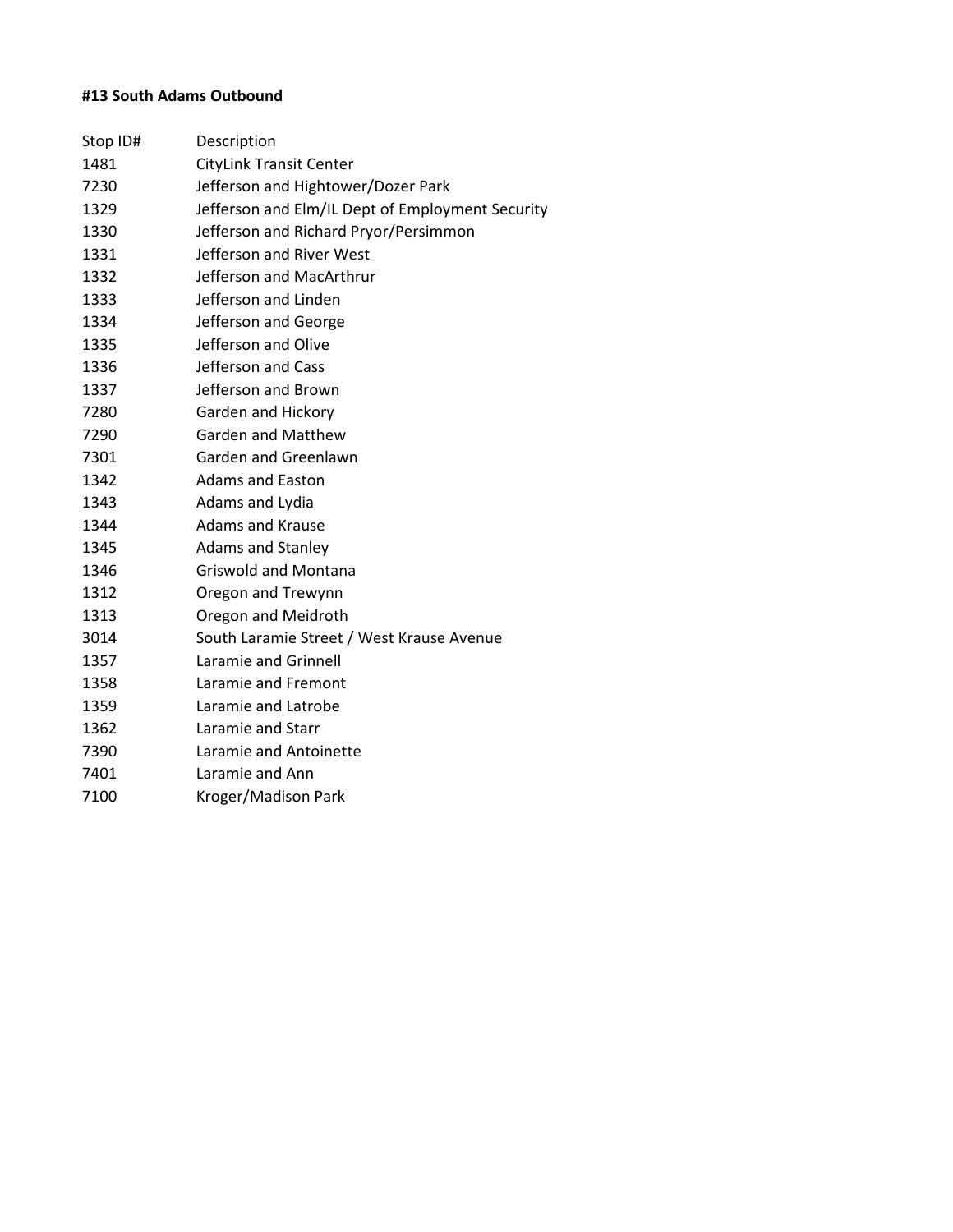#### **#14 Wisconsin Inbound**

| Stop ID# | Description                                       |
|----------|---------------------------------------------------|
| 1617     | <b>Willow Knolls Plaza</b>                        |
| 1618     | <b>Willow Knolls and Randor</b>                   |
| 1619     | <b>Willow Knolls and Bradford</b>                 |
| 1620     | Willow Knolls and Rockvale                        |
| 1621     | Willow Knolls and Villa Lake                      |
| 1622     | Notre Dame Academy                                |
| 1623     | Allen Road @ Hucks                                |
| 1624     | Allen and Madera                                  |
| 1625     | Allen and Imperial                                |
| 1626     | 6500 Allen                                        |
| 1627     | <b>Brook Meadow Apts</b>                          |
| 1628     | Glen Hollow Shopping Center                       |
| 1629     | Rockwood and Farrelly                             |
| 3044     | <b>Eugenie and Sterling Avenue</b>                |
| 1401     | 4500 Brandywine                                   |
| 1402     | 4400 Brandywine/UHaul                             |
| 1403     | 4200 Brandywine/Econo Lodge                       |
| 1405     | Seven Oaks/Brandywine Crossing                    |
| 1691     | University and Crestwood                          |
| 1406     | Lake and Lakecrest                                |
| 6400     | Hy-Vee Sheridan                                   |
| 1407     | Lake and Hollyridge                               |
| 1408     | Lake and Knoxville                                |
| 1409     | Lake and Gate Ridge                               |
| 1410     | Lake and Boulvard                                 |
| 1411     | Lake and Monroe                                   |
| 1412     | Monroe and Cox                                    |
| 1413     | Monroe and War Memorial                           |
| 3020     | North Wisconsin Avenue / East Paris Avenue        |
| 3018     | North Wisconsin Avenue / East Tripp Avenue        |
| 3016     | North Wisconsin Avenue / East Forrest Hill Avenue |
| 1421     | Wisconsin and Corrington                          |
| 1422     | Wisconsin and Seneca                              |
| 1423     | <b>Wisconsin and Gift</b>                         |
| 1424     | <b>Wisconsin and McClure</b>                      |
| 1425     | Wisconsin and Archer/Kroger                       |
| 1426     | Wisconsin and Thrush                              |
| 1427     | Wisconsin and Frye                                |
| 1428     | Wisconsin and Nebraska                            |
| 1429     | <b>Wisconsin and Ravine</b>                       |
| 1430     | <b>Wisconsin and Belaire</b>                      |
| 1431     | Wisconsin and Glen Oak                            |
| 1432     | Glen Oak and Indiana                              |
| 1433     | Pennsylvannia and New York                        |
| 1434     | Pennsylvania and Missouri Ave                     |
| 1435     | Fayette and Glendale/Methodist Hospital           |
| 3190     | Hamilton and Perry                                |
| 1025     | Hamilton and Monroe/US Courthouse                 |
| 3201     | Hamilton and Madison                              |
| 1481     | <b>CityLink Transit Center</b>                    |
|          |                                                   |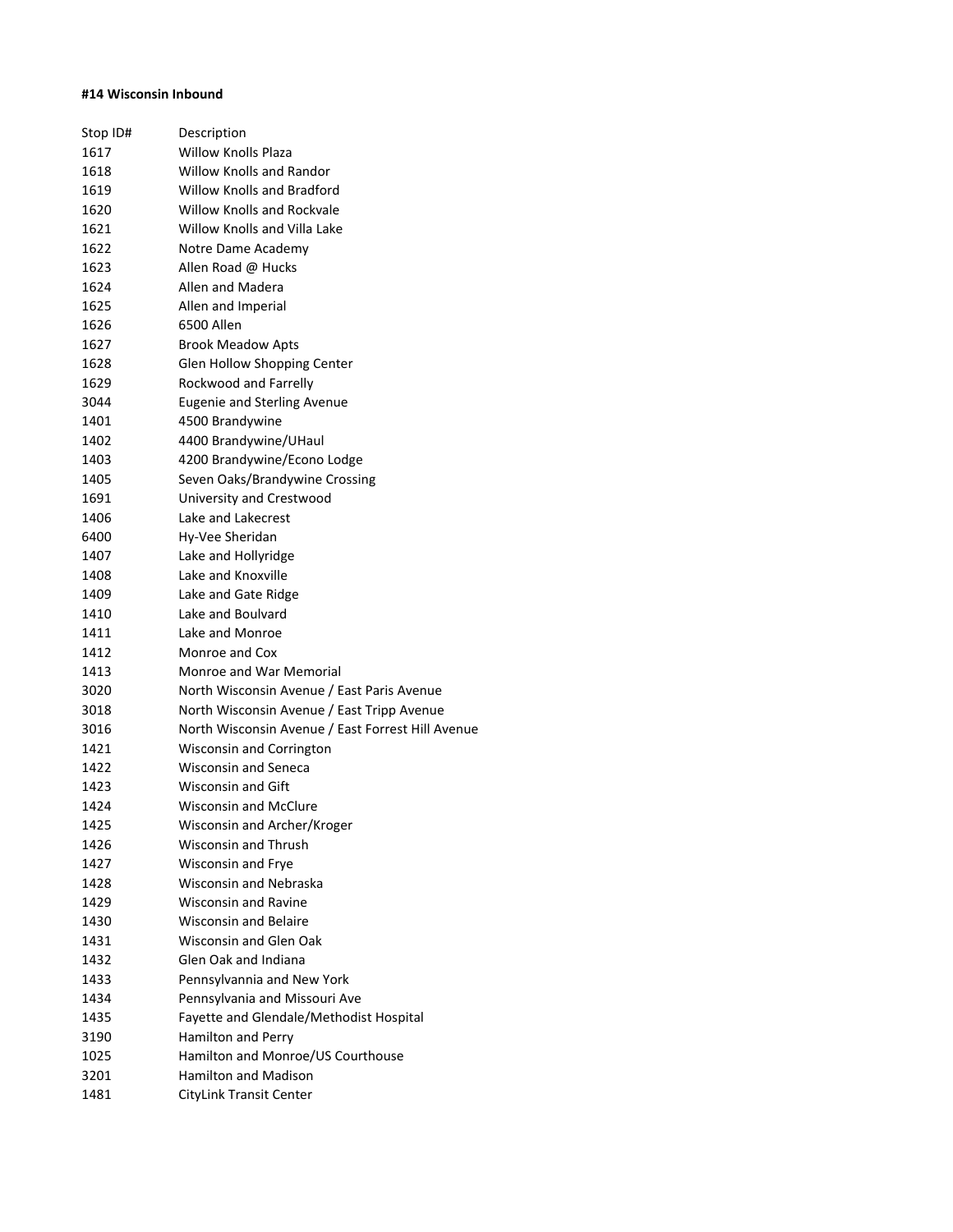#### **#14 Wisconsin Outbound**

| Stop ID# | Description                                       |
|----------|---------------------------------------------------|
| 1481     | CityLink Transit Center                           |
| 2260     | Monroe and Fayette                                |
| 1437     | Spalding and Perry                                |
| 1438     | Spalding and Glendale                             |
| 1439     | OSF Hospital                                      |
| 1440     | 622 Glen Oak                                      |
| 1441     | Glen Oak and Indiana                              |
| 1442     | <b>Wisconsin and LaSalle</b>                      |
| 1443     | <b>Wisconsin and Ravine</b>                       |
| 1444     | Wisconsin and Nebraska                            |
| 1445     | <b>Wisconsin and Republic</b>                     |
| 1446     | <b>Wisconsin and Arcadia</b>                      |
| 1447     | <b>Wisconsin and Archer</b>                       |
| 1448     | <b>Wisconsin and McClure</b>                      |
| 1449     | <b>Wisconsin and Gift</b>                         |
| 1450     | Wisconsin and Corrington                          |
| 3017     | North Wisconsin Avenue / East Forrest Hill Avenue |
| 3019     | North Wisconsin Avenue / East Fairoaks Avenue     |
| 1455     | War Memorial and Wisconsin                        |
| 3021     | North Monroe Avenue / East War Memorial Drive     |
| 1456     | Monroe and Divison                                |
| 1457     | Monroe and Hazard                                 |
| 1458     | Monroe and Lake                                   |
| 1459     | Lake and Illinois                                 |
| 1460     | Lake and Boulevard                                |
| 1461     | Lake and Indiana                                  |
| 1462     | Lake and Independence                             |
| 1463     | Lake and Knoxville                                |
| 1464     | Lake and North                                    |
| 1465     | Lake and Wyss                                     |
| 1466     | Lake and Sheridan                                 |
| 6370     | Lake and Sheridan                                 |
| 1467     | Lake and Lakeview                                 |
| 2281     | University and Crestwood                          |
| 1468     | Seven Oaks/Brandywine Crossing                    |
| 1469     | 4100 Brandywine/Pizza Ranch                       |
| 1470     | 4200 Brandywine/Econo Lodge                       |
| 1471     | 4500 Brandywine                                   |
| 1472     | <b>Brandywine and Scenic</b>                      |
| 3047     | West Scenic Drive / Access Road                   |
| 1631     | Rockwood and Farrelly                             |
| 1633     | Glen Hollow Shopping Center                       |
| 1634     | <b>Brook Meadow Apts</b>                          |
| 1635     | Allen and Northmoor                               |
| 1636     | Allen and Carriage                                |
| 1637     | Allen and Madera                                  |
| 1638     | Allen and Pasmoso                                 |
| 1639     | Notre Dame Academy                                |
| 1640     | Willow Knolls and Villa Lake                      |
| 1641     | <b>Willow Knolls and Rockvale</b>                 |
| 1642     | <b>Willow Knolls and Bradford</b>                 |
| 1643     | <b>Willow Knolls and Randor</b>                   |
| 1617     | <b>Willow Knolls Plaza</b>                        |
|          |                                                   |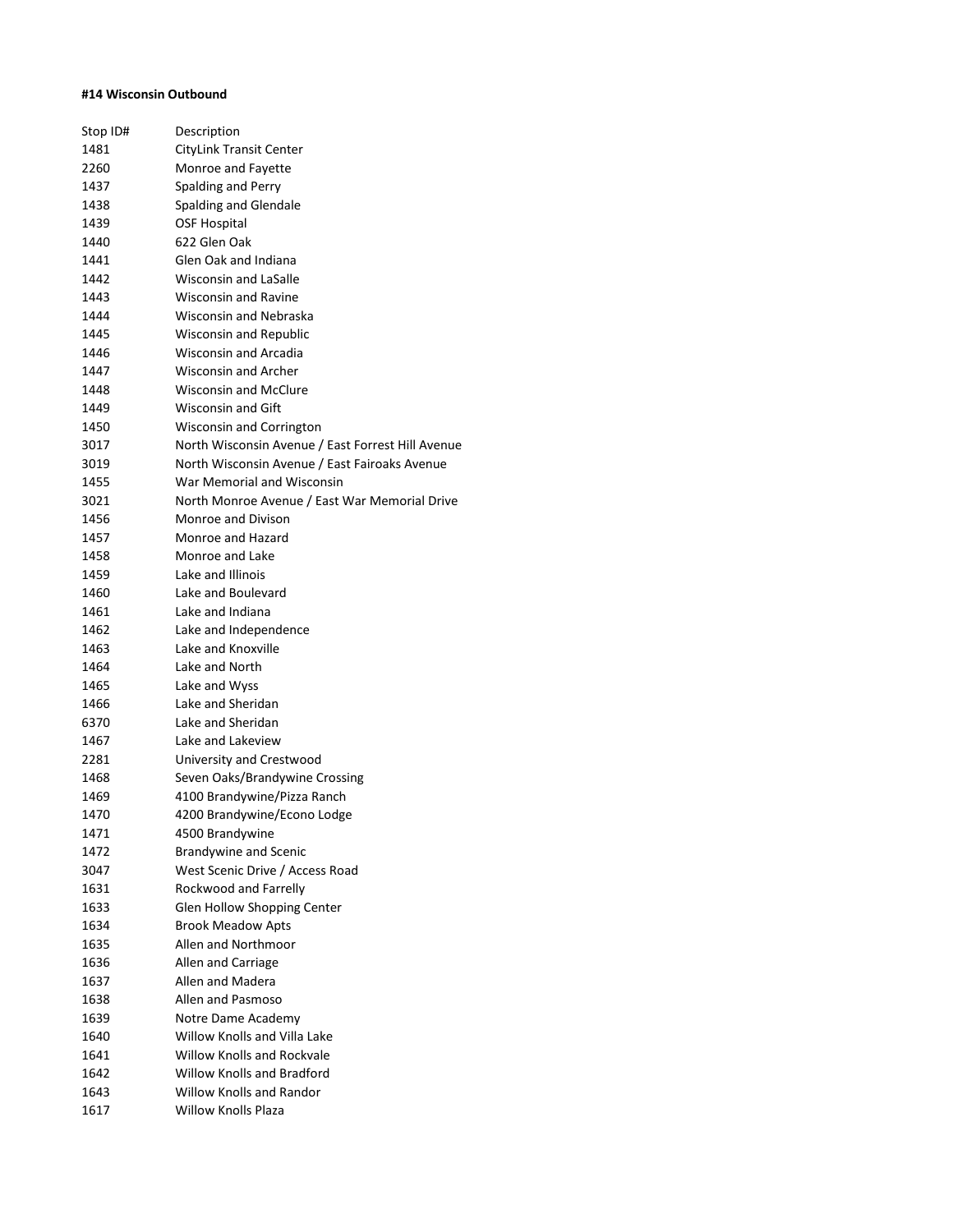# **#15 Lincoln Inbound**

| Stop ID# | Description                                        |
|----------|----------------------------------------------------|
| 7200     | Peoria International Airport                       |
| 3012     | South Maxwell Road / West Fauber Road              |
| 1502     | Peoria County Jail/Peoria County Juvenile Center   |
| 1501     | Plank and Starr/Casey's                            |
| 1506     | Plank and Bellevue/Subway                          |
| 1508     | Plank and Ann                                      |
| 1510     | Plank and Apple Blossom/Four Seasons               |
| 7800     | <b>Harmon and Lincoln</b>                          |
| 7100     | Kroger/Madison Park                                |
| 1503     | <b>Lincoln and Wiswall</b>                         |
| 1505     | Lincoln and Griswold/Manual School                 |
| 1507     | Lincoln and Westmoreland                           |
| 1509     | Lincoln and Madison Park Terrace                   |
| 1511     | <b>Lincoln and Western</b>                         |
| 1512     | Lincoln and Blaine                                 |
| 1513     | Lincoln and Shelley                                |
| 1514     | Lincoln and Olive/Peoria Public Library Lincoln Br |
| 1515     | Lincoln and Jefferson                              |
| 1516     | Lincoln and Meyer                                  |
| 1326     | <b>Adams and Pecan</b>                             |
| 1327     | Adams and Persimmon                                |
| 1328     | Adams and Elm                                      |
| 7180     | <b>Adams and State</b>                             |
| 1481     | <b>CityLink Transit Center</b>                     |
|          |                                                    |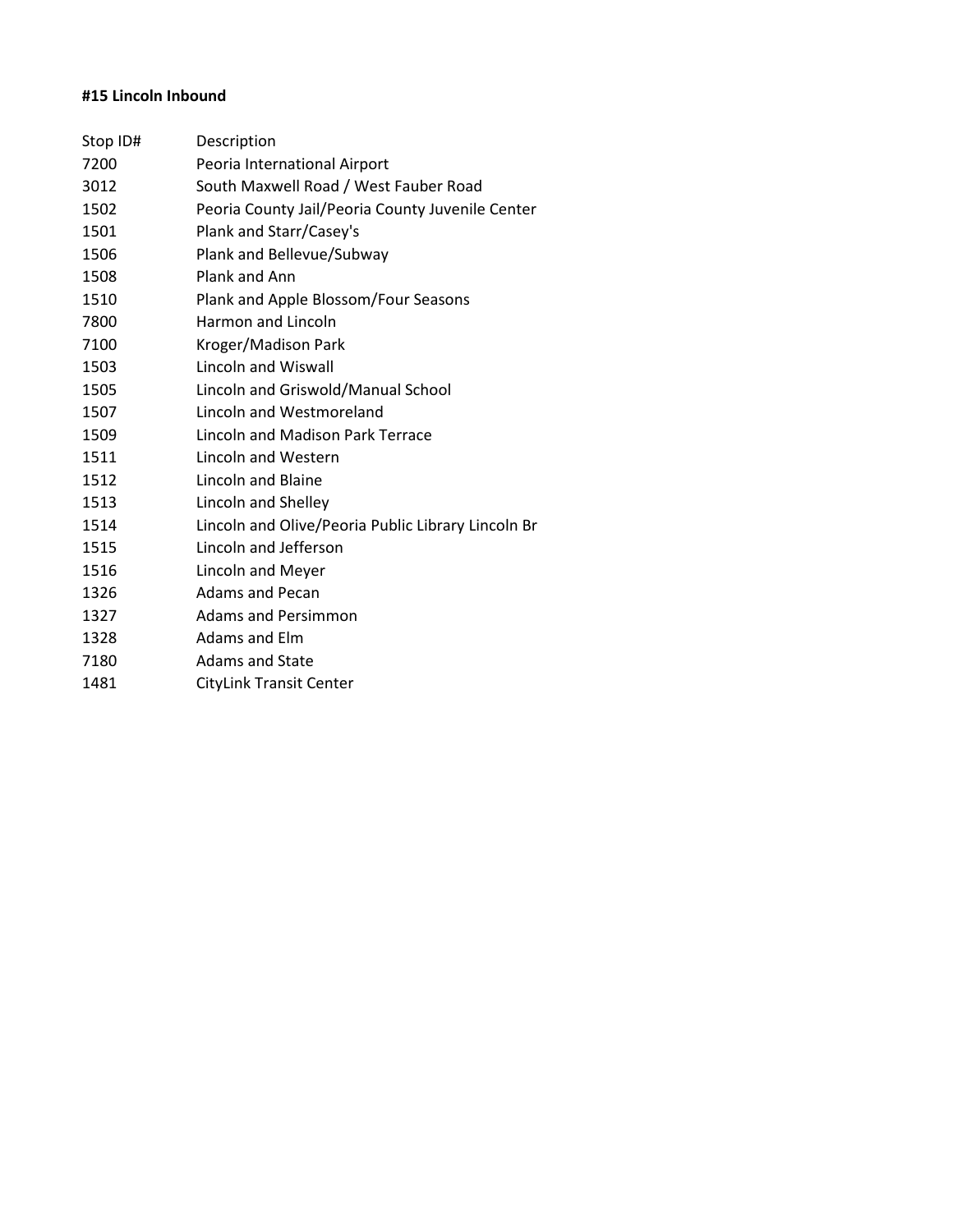# **#15 Lincoln Outbound**

| Description                                      |
|--------------------------------------------------|
| <b>CityLink Transit Center</b>                   |
| Jefferson and Hightower/Dozer Park               |
| Jefferson and Elm/IL Dept of Employment Security |
| Jefferson and Richard Pryor/Persimmon            |
| Jefferson and River West                         |
| Jefferson and MacArthrur                         |
| Howett and Linden                                |
| Howett and Webster                               |
| Howett and Louisa                                |
| Howett and Shelley/Common Place                  |
| <b>Howett and Blaine</b>                         |
| <b>Howett and Western</b>                        |
| <b>Howett and Madison Park</b>                   |
| <b>Howett and Westmoreland</b>                   |
| Griswold St and Lincoln                          |
| Lincoln and Wiswall                              |
| Kroger/Madison Park                              |
| Harmon Highway @ Cornerstone Church              |
| <b>Harmon and Hillsdale</b>                      |
| <b>Airport and Middle</b>                        |
| Airport & Dirksen Parkway                        |
| Dirksen and Johanson/CEFCU                       |
| Peoria International Airport                     |
|                                                  |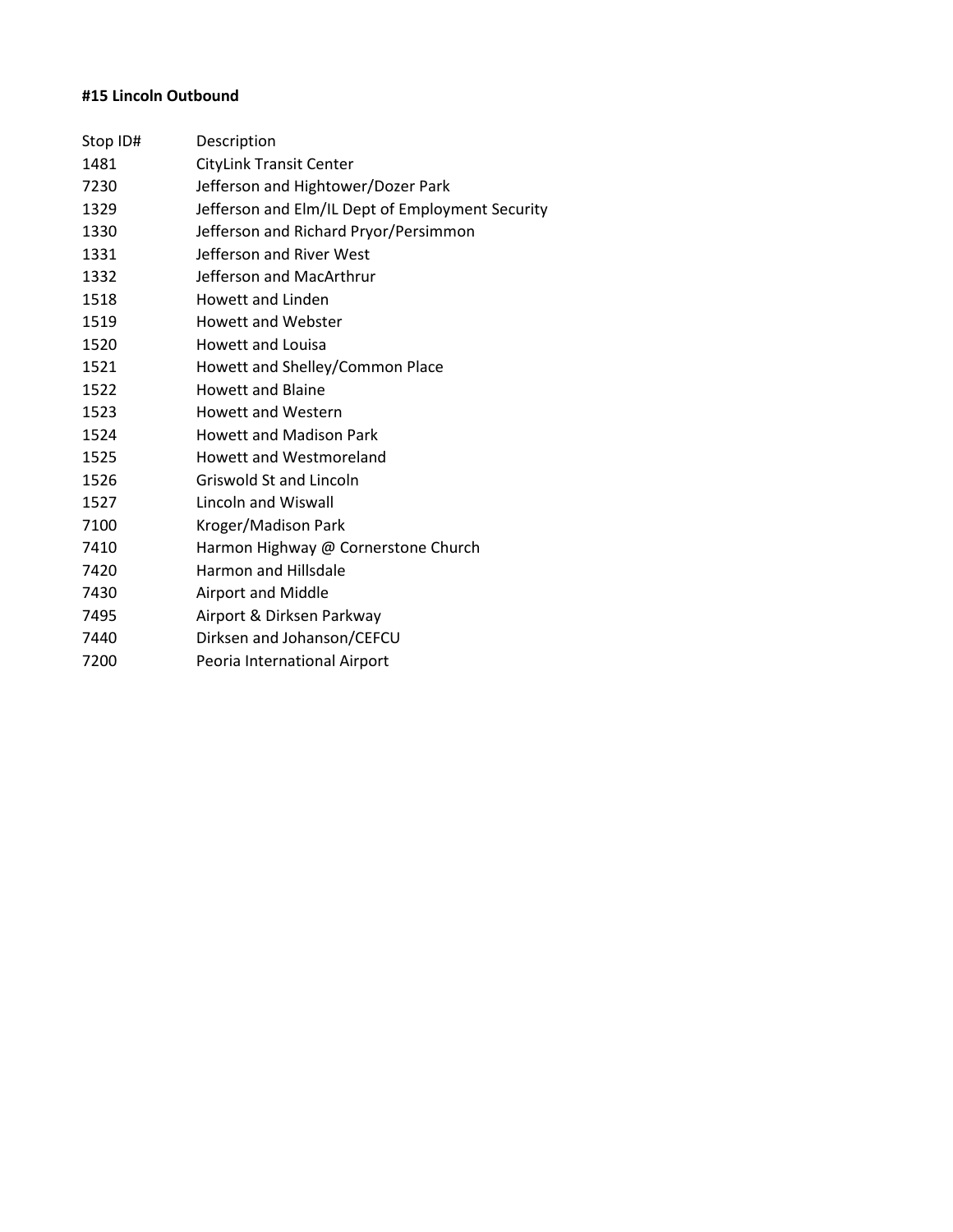# **#17 Pekin North Inbound**

| Stop ID# | Description                       |
|----------|-----------------------------------|
| 1701     | <b>Wal-Mart Pekin</b>             |
| 1736     | Court, and Van De Ver Ave.        |
| 1735     | Court @ Planet Fitness            |
| 1703     | Court and Reservoir               |
| 1704     | UAW Tower                         |
| 1705     | Pekin High School                 |
| 1706     | <b>Broadway and Parkview</b>      |
| 1708     | Social Security Office Pekin      |
| 1707     | <b>Brookmeadows Apts</b>          |
| 1709     | Broadway and 20th                 |
| 1710     | Kroger Pekin                      |
| 1711     | <b>Tazewell County Courthouse</b> |
|          |                                   |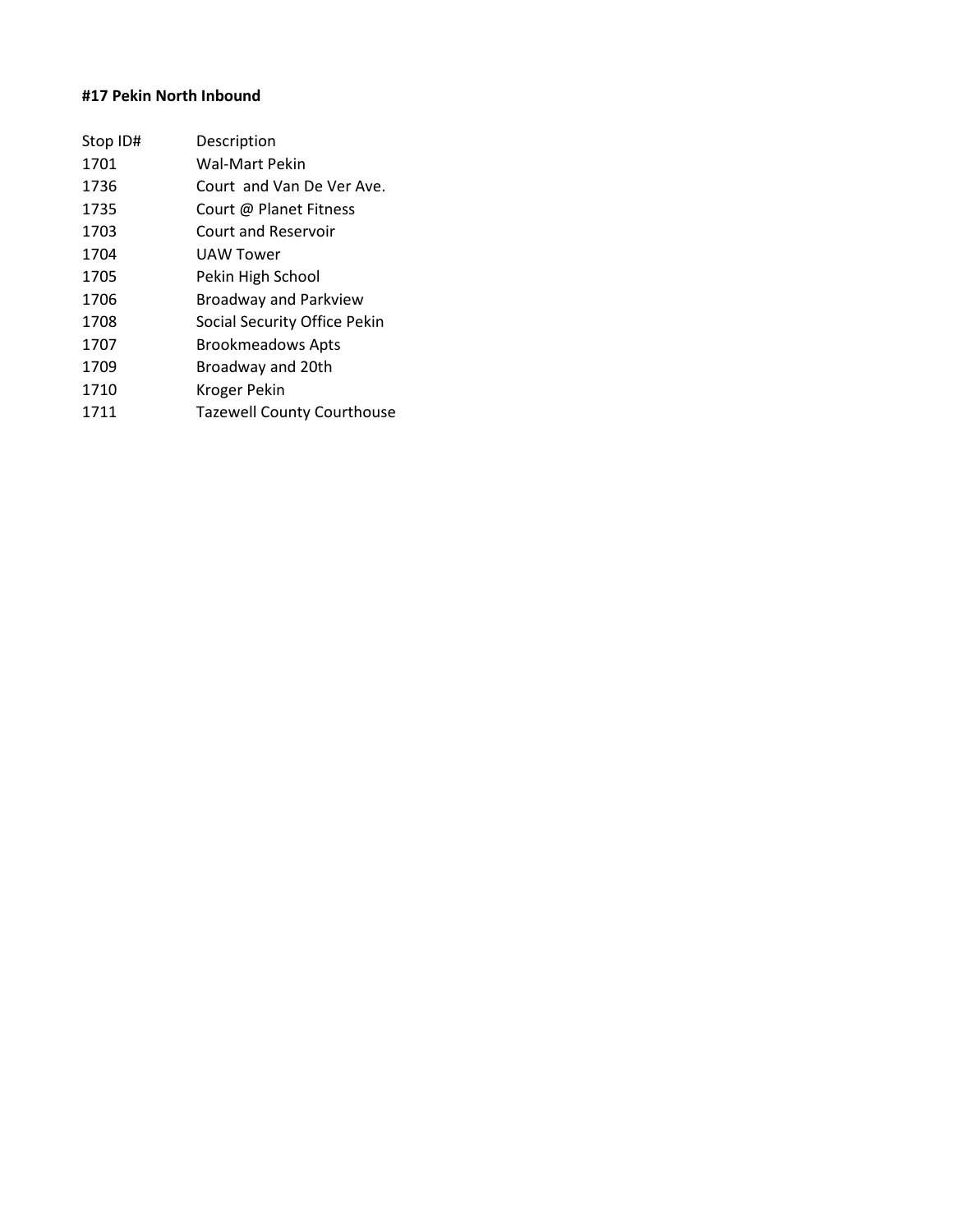# **#17 Pekin North Inbound**

| Stop ID# | Description                       |
|----------|-----------------------------------|
| 1711     | <b>Tazewell County Courthouse</b> |
| 2302     | 8th and Amanda                    |
| 1713     | <b>Sheridan and Terrace</b>       |
| 1714     | Sheridan and 12th                 |
| 1715     | Sheridan and 14th                 |
| 1716     | Sheridan and Augusta              |
| 1717     | <b>Florence and Westgate</b>      |
| 1718     | Florence                          |
| 1719     | Florence and Willow               |
| 1720     | <b>Willow and Donna</b>           |
| 1721     | Willow and Buff                   |
| 1722     | Broadway and 20th                 |
| 1706     | <b>Broadway and Parkview</b>      |
| 1708     | Social Security Office Pekin      |
| 1707     | <b>Brookmeadows Apts</b>          |
| 0112     | Parkway and Stadium Dr.           |
| 1704     | <b>UAW Tower</b>                  |
| 0114     | Parkway @ Pizza Hut               |
| 1723     | Court and Cottage                 |
| 1724     | <b>Court and Reservoir</b>        |
| 1725     | Court and Hilltop                 |
| 0116     | Court and Olt Ave.                |
| 3042     | Court Street / Unknown            |
| 1701     | Wal-Mart Pekin                    |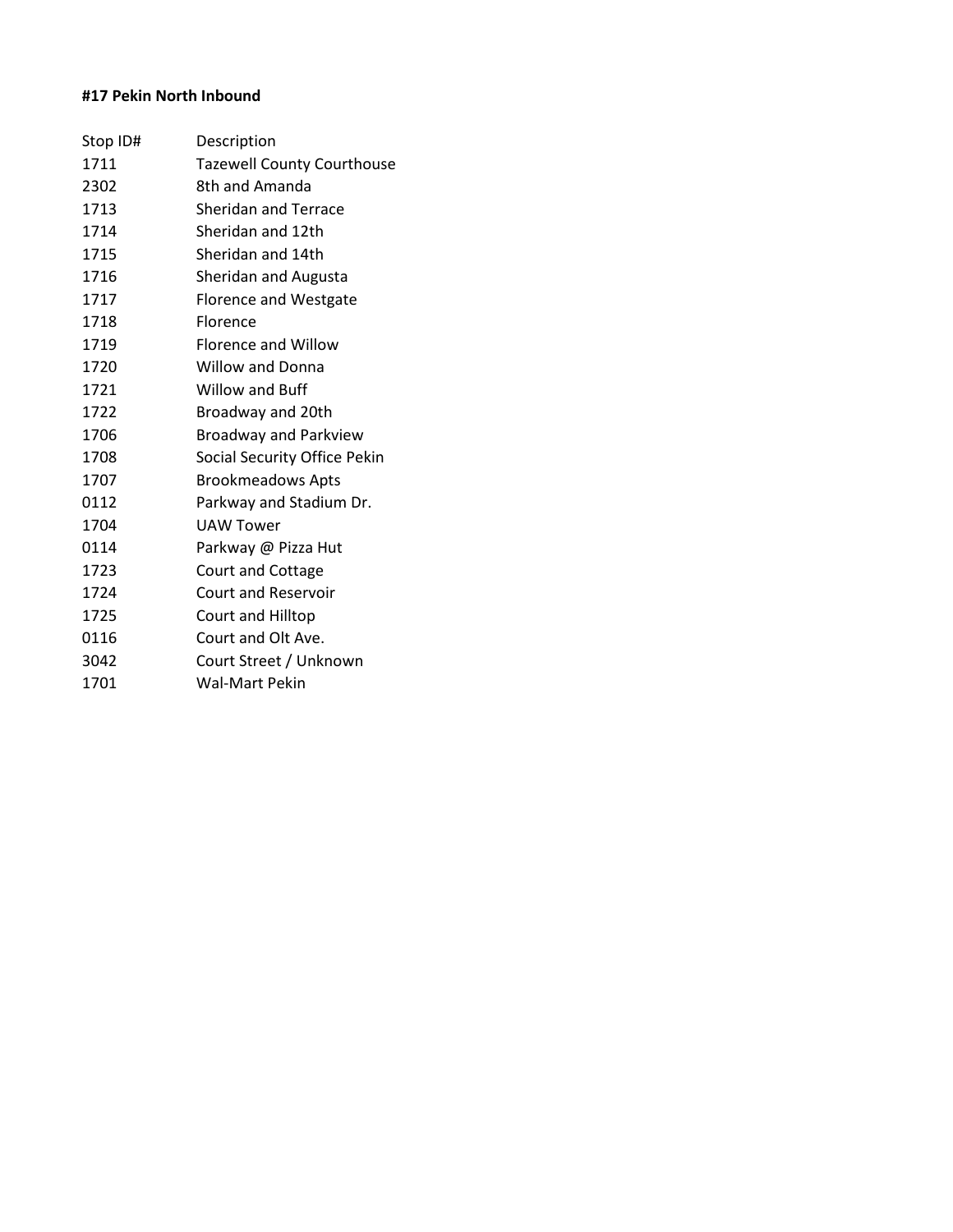# **#18 Pekin South Inbound**

| Stop ID# | Description                            |
|----------|----------------------------------------|
| 1701     | Wal-Mart Pekin                         |
| 1801     | UnityPoint                             |
| 1737     | Griffin and van De Ver Ave.            |
| 3041     | Court Street / Unknown                 |
| 1735     | Court @ Planet Fitness                 |
| 1703     | <b>Court and Reservoir</b>             |
| 3040     | Court Street / Court Street            |
| 1739     | Court @ Dunkin Donuts                  |
| 1741     | Court and Red Bud                      |
| 1845     | Park and Garden                        |
| 1802     | Derby and Black                        |
| 1803     | Derby and 10th/Sav-A-Lot/Family Dollar |
| 0104     | Koch and 4th                           |
| 3033     | Koch Street / Summer Street            |
| 0106     | Koch and Southmoor                     |
| 0108     | 279 Koch St. @KMI                      |
| 3029     | Hoff Street / Cooper Street            |
| 3046     | Derby Street / Hoff Street             |
| 1807     | 5th and Prince                         |
| 3032     | South 4th Street / McLean Street       |
| 1711     | <b>Tazewell County Courthouse</b>      |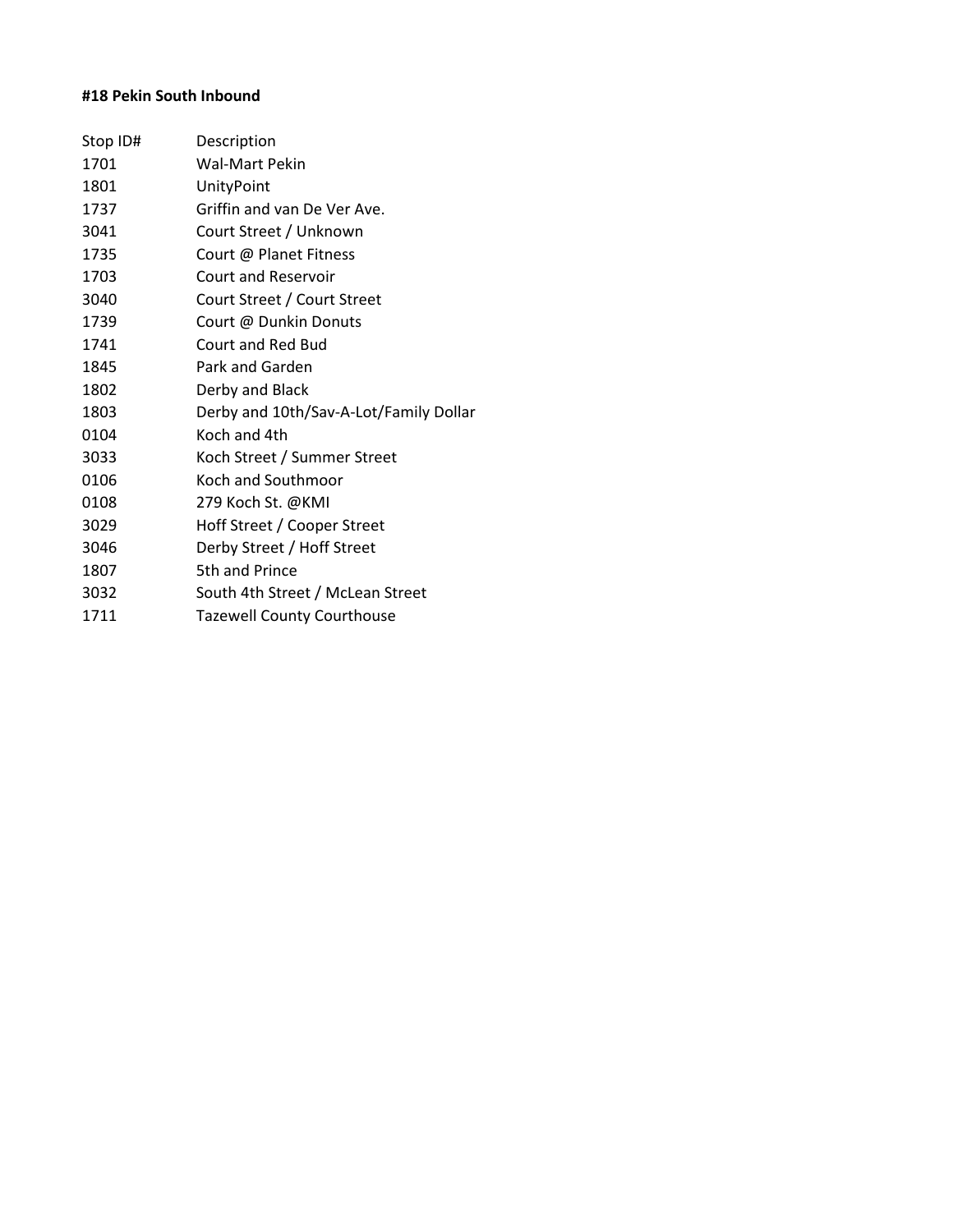# **#18 Pekin South Outbound**

| Stop ID# | Description                       |
|----------|-----------------------------------|
| 1711     | <b>Tazewell County Courthouse</b> |
| 1809     | 4th and Broadway                  |
| 1810     | 4th and Washington                |
| 1811     | 4th and Winter                    |
| 1812     | 4th and Charles                   |
| 1813     | Derby and Capital                 |
| 1814     | Derby and 3rd                     |
| 1815     | Derby and Maple                   |
| 1805     | Derby and Hoff                    |
| 1816     | Koch & Herget                     |
| 1817     | Koch and Hoff                     |
| 1818     | Koch and Southmoor                |
| 1819     | Koch & 4th                        |
| 0110     | 5th and Derby                     |
| 3036     | Derby Street / South 11th Street  |
| 3037     | South 14th Street / Fisher Street |
| 3038     | South 14th Street / Park Avenue   |
| 1723     | <b>Court and Cottage</b>          |
| 1724     | <b>Court and Reservoir</b>        |
| 1725     | Court and Hilltop                 |
| 0116     | Court and Olt Ave.                |
| 3042     | Court Street / Unknown            |
| 1701     | Wal-Mart Pekin                    |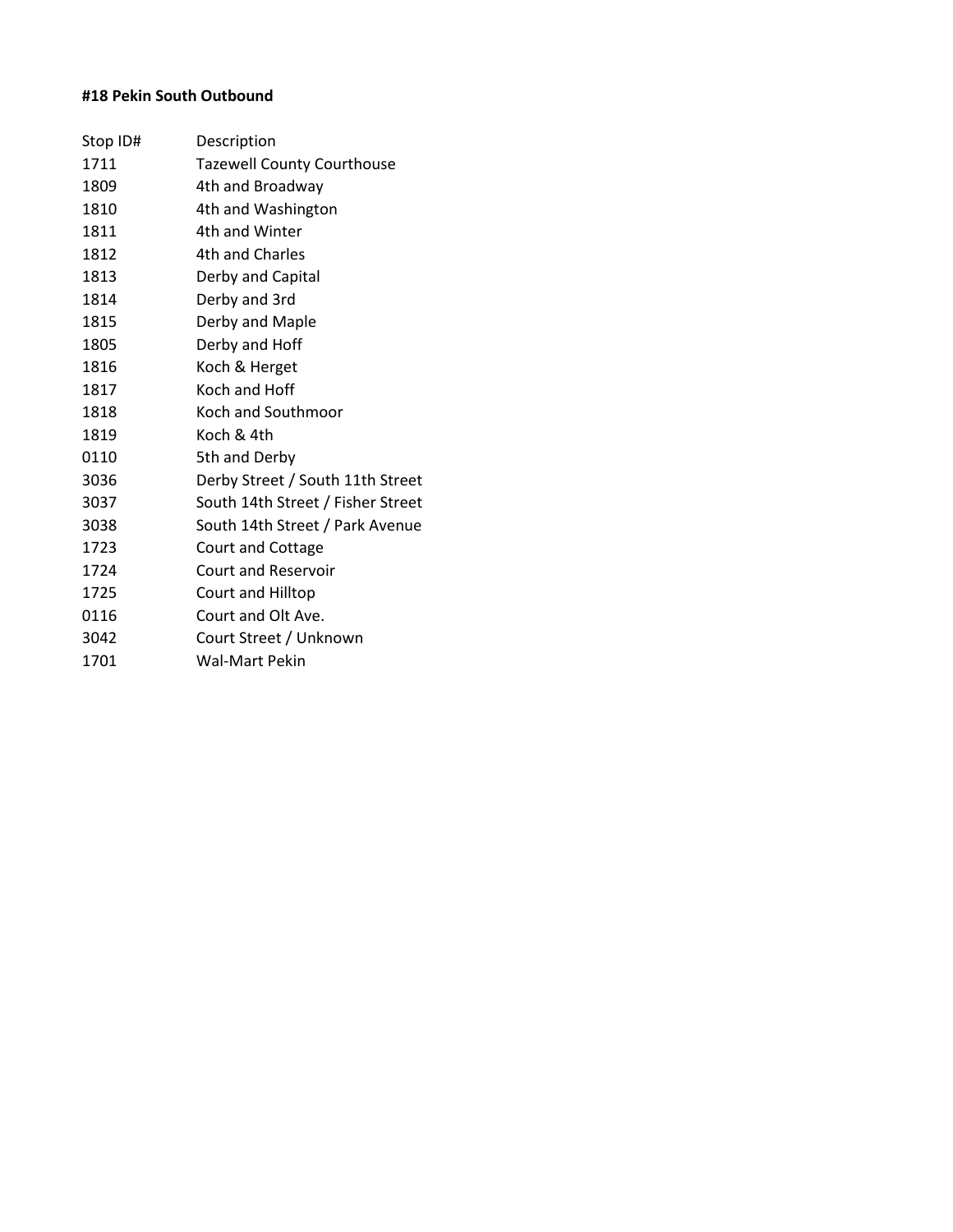# **#20 ICC Express Inbound**

| Stop ID# | Description                     |
|----------|---------------------------------|
| 2001     | <b>Illinois Central College</b> |
| 2004     | ICC/Centennial                  |
| 2005     | Access 6 and Centennial         |
| 2006     | <b>Access 6 and Caterpillar</b> |
| 2007     | Par-A-Dice                      |
| 2009     | Camp and Mach                   |
| 2010     | Camp @ Village Square           |
| 2011     | Camp St and Clocktower Drive    |
| 2012     | 600 Camp                        |
| 2013     | 400 Riverside                   |
| 9150     | Wal-Mart East Peoria            |
| 2014     | River Road and Camp             |
| 1481     | <b>CityLink Transit Center</b>  |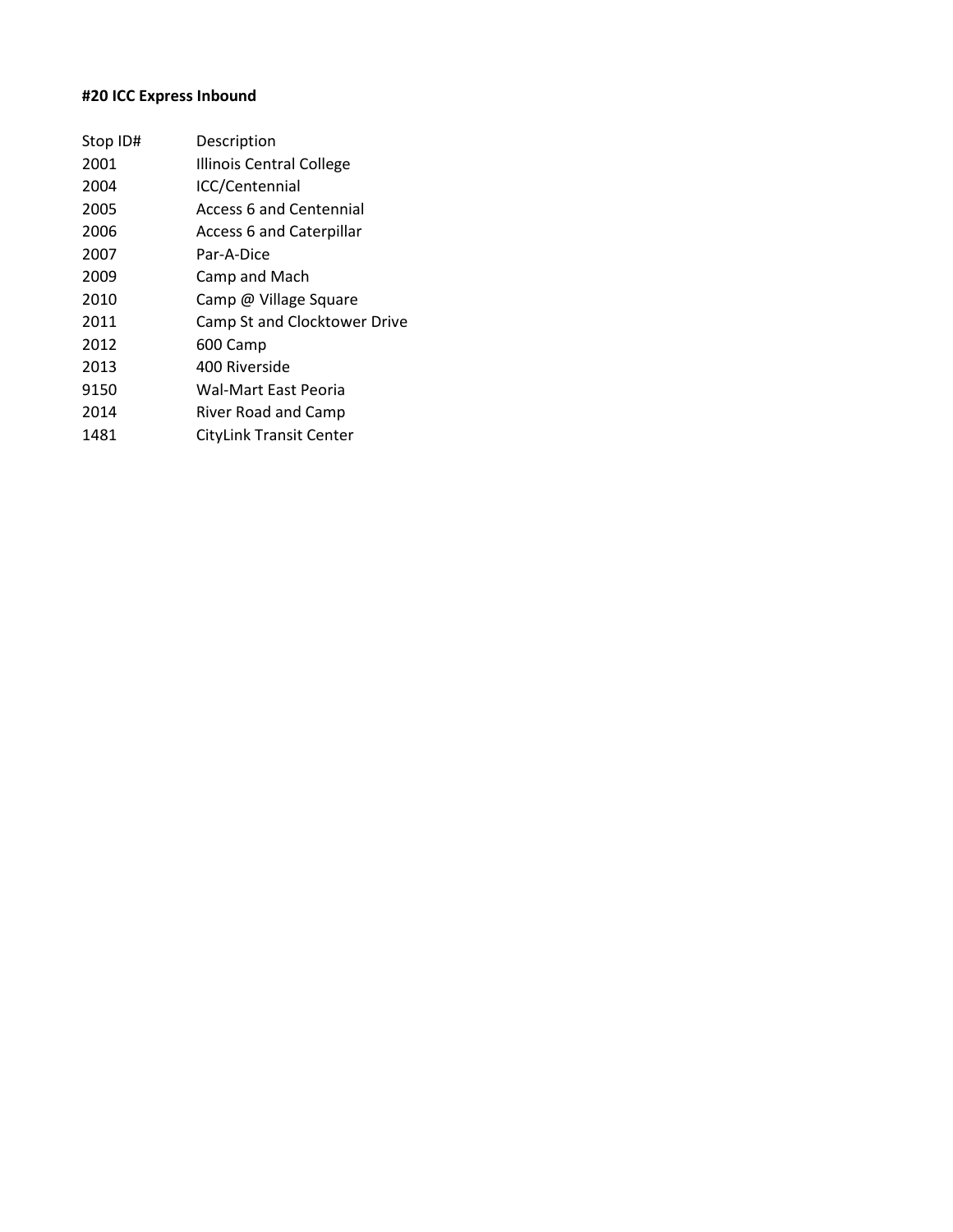# **#20 ICC Express Outbound**

| Stop ID# | Description                     |
|----------|---------------------------------|
| 1481     | CityLink Transit Center         |
| 2099     | River Road & Camp               |
| 2015     | Wal-Mart East Peoria            |
| 9160     | Lowe's East Peoria              |
| 2016     | Camp @ SC2                      |
| 2017     | Camp & Clocktower Drive         |
| 2018     | Camp and Mach                   |
| 2019     | 116 and Fondulac                |
| 2007     | Par-A-Dice                      |
| 2020     | <b>Access 6 and Caterpillar</b> |
| 2021     | <b>Access 6 and Centennial</b>  |
| 2022     | Riverview/ICC                   |
| 2001     | <b>Illinois Central College</b> |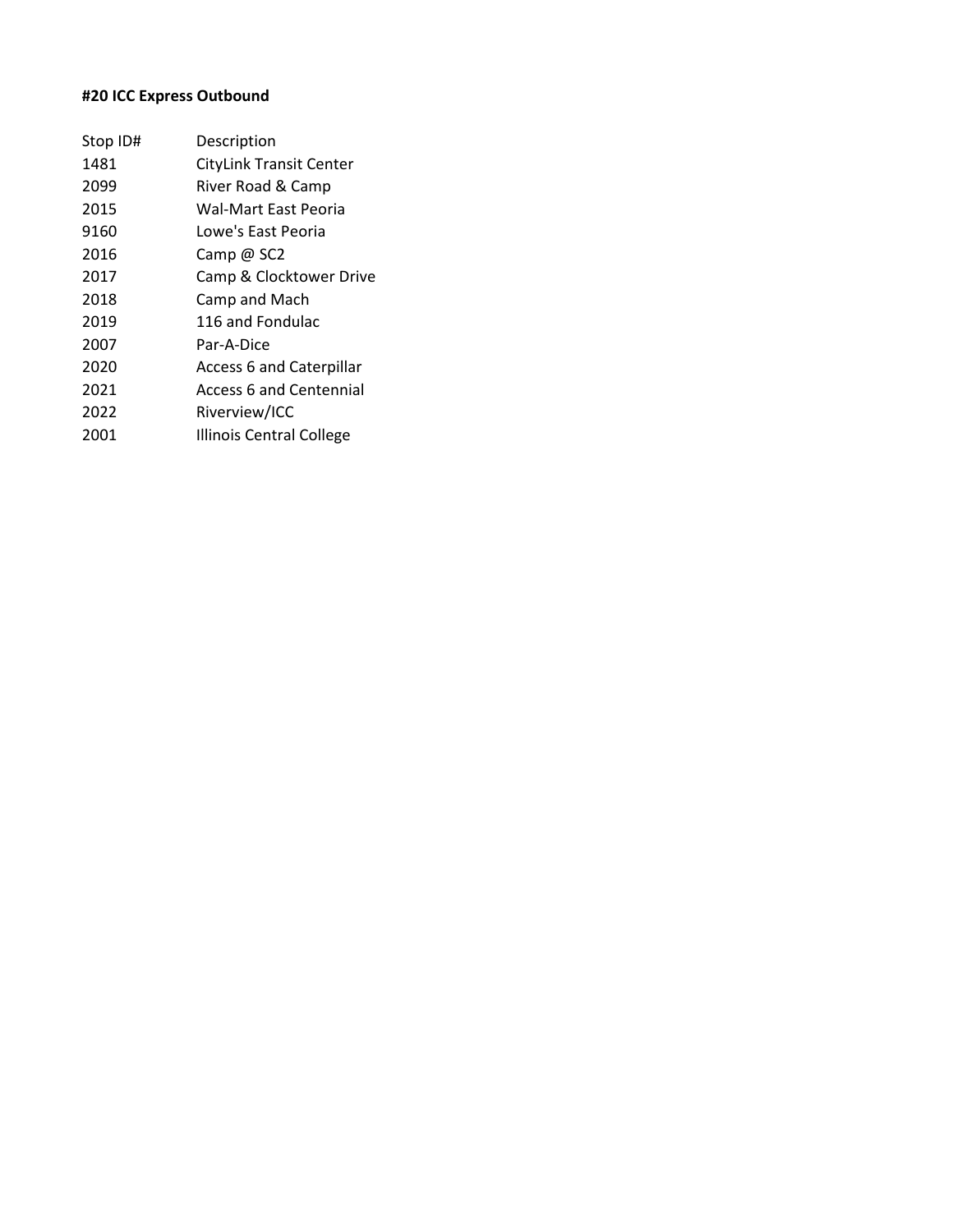# **#23 Pekin Connector Inbound**

| Stop ID# | Description                        |
|----------|------------------------------------|
| 2301     | <b>Tazewell County Court House</b> |
| 2302     | 8th and Amanda                     |
| 2303     | US 29 and Main                     |
| 2304     | Main and Wagner                    |
| 2305     | Main St @ Rt 8 Ramp                |
| 2306     | Edmund St & Richland St            |
| 8301     | Clocktower                         |
| 8310     | CAT AD                             |
| 1481     | <b>CityLink Transit Center</b>     |